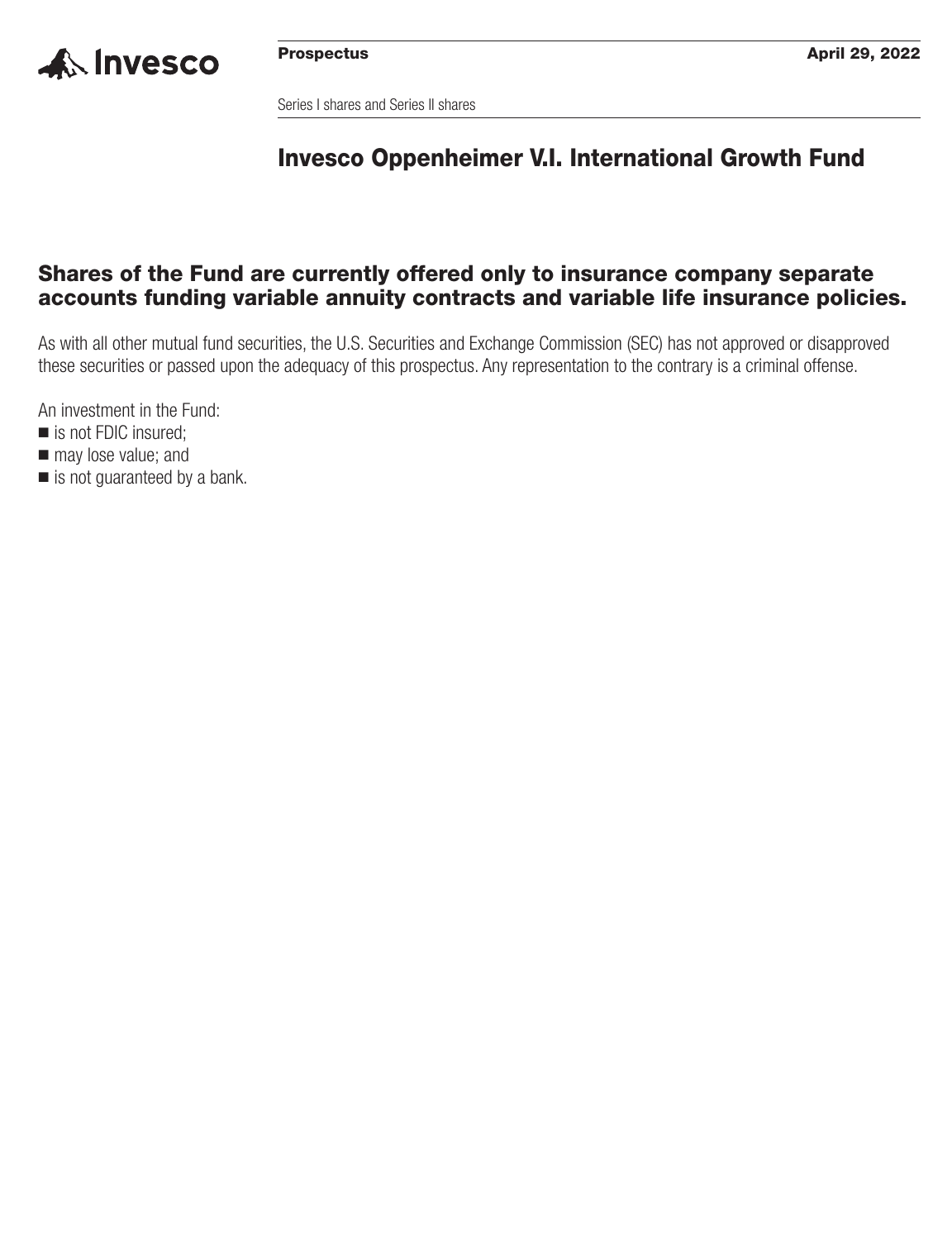## **Table of Contents**

| <b>Fund Summary</b>                                                                |                   |
|------------------------------------------------------------------------------------|-------------------|
| <b>Investment Objective(s), Strategies,</b><br><b>Risks and Portfolio Holdings</b> | 4                 |
| <b>Fund Management</b>                                                             | 7                 |
| The Adviser(s)                                                                     |                   |
| <b>Adviser Compensation</b>                                                        |                   |
| Portfolio Managers                                                                 |                   |
| .<br><b>Other Information</b>                                                      | 7                 |
| Purchase and Redemption of Shares                                                  | 7                 |
| Excessive Short-Term Trading Activity Disclosure                                   | 8                 |
| <b>Pricing of Shares</b>                                                           | 9                 |
| Taxes                                                                              | 10                |
| Dividends and Distributions                                                        | 10                |
| <b>Share Classes</b>                                                               | 10                |
| Distribution Plan                                                                  | 10                |
| Payments to Insurance Companies                                                    | 10                |
| <b>Financial Highlights</b>                                                        | 11                |
| <b>Obtaining Additional Information</b>                                            | <b>Back Cover</b> |

Shares of the Fund are used as investment vehicles for variable annuity contracts and variable life insurance policies (variable products) issued by certain insurance companies, and funds of funds. You cannot purchase shares of the Fund directly. As an owner of a variable product (variable product owner) that offers the Fund as an investment option,

however, you may allocate your variable product values to a separate account of the insurance company that invests in shares of the Fund.

Your variable product is offered through its own prospectus, which contains information about your variable product, including how to purchase the variable product and how to allocate variable product values to the Fund.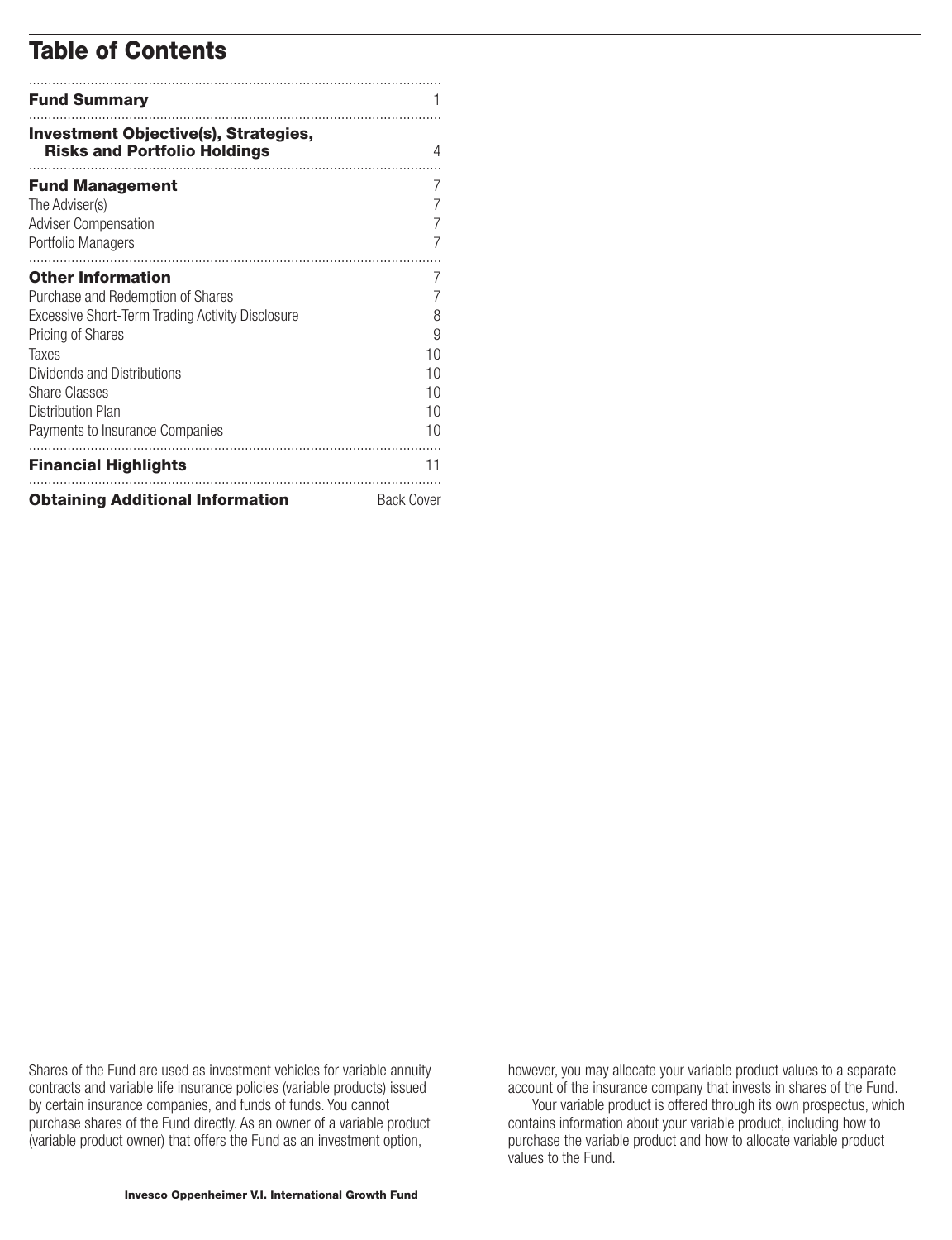## <span id="page-2-0"></span>**Fund Summary**

### **Investment Objective(s)**

The Fund's investment objective is to seek capital appreciation.

#### **Fees and Expenses of the Fund**

This table describes the fees and expenses that are incurred, directly or indirectly, when a variable product owner buys, holds, or redeems interest in an insurance company separate account that invests in the Series I shares or Series II shares of the Fund but does not represent the effect of any fees or other expenses assessed in connection with your variable product, and if it did, expenses would be higher.

| <b>Shareholder Fees</b> (fees paid directly from your investment)                                                                 |             |                                  |  |  |  |  |  |
|-----------------------------------------------------------------------------------------------------------------------------------|-------------|----------------------------------|--|--|--|--|--|
|                                                                                                                                   |             | Series I shares Series II shares |  |  |  |  |  |
| Maximum Sales Charge (Load) Imposed on Purchases<br>(as a percentage of offering price)                                           | <b>None</b> | <b>None</b>                      |  |  |  |  |  |
| Maximum Deferred Sales Charge (Load) (as a<br>percentage of original purchase price or redemption<br>proceeds, whichever is less) | None        | <b>None</b>                      |  |  |  |  |  |

**Annual Fund Operating Expenses** (expenses that you pay each year as a percentage of the value of your investment)

|                                                                                       |       | Series I shares Series II shares |
|---------------------------------------------------------------------------------------|-------|----------------------------------|
| <b>Management Fees</b>                                                                | 0.93% | 0.93%                            |
| Distribution and/or Service (12b-1) Fees                                              | None  | 0.25                             |
| Other Expenses                                                                        | በ 20  | በ 2በ                             |
| <b>Total Annual Fund Operating Expenses</b>                                           | 1.13  | 1.38                             |
| Fee Waiver and/or Expense Reimbursement <sup>1</sup>                                  | 0.13  | በ 13                             |
| Total Annual Fund Operating Expenses After Fee Waiver<br>and/or Expense Reimbursement | 100   | 1.25                             |

1 Invesco Advisers, Inc. ("Invesco" or the "Adviser") has contractually agreed to waive advisory fees and/or reimburse expenses of Series I and Series II shares to the extent necessary to limit Total Annual Fund Operating Expenses After Fee Waiver and/or Expense Reimbursement (excluding certain items discussed below) of Series I and Series II shares to 1.00% and 1.25%, respectively, of the Fund's average daily net assets (the "expense limits"). In determining the Adviser's obligation to waive advisory fees and/or reimburse expenses, the following expenses are not taken into account, and could cause the Total Annual Fund Operating Expenses After Fee Waiver and/or Expense Reimbursement to exceed the numbers reflected above: (i) interest; (ii) taxes; (iii) dividend expense on short sales; (iv) extraordinary or non-routine items, including litigation expenses; and (v) expenses that the Fund has incurred but did not actually pay because of an expense offset arrangement. Unless Invesco continues the fee waiver agreement, it will terminate on April 30, 2023. During its term, the fee waiver agreement cannot be terminated or amended to increase the expense limits without approval of the Board of Trustees.

**Example.** This Example is intended to help you compare the cost of investing in the Fund with the cost of investing in other mutual funds.

This Example does not represent the effect of any fees or expenses assessed in connection with your variable product, and if it did, expenses would be higher.

The Example assumes that you invest \$10,000 in the Fund for the time periods indicated and then redeem all of your shares at the end of those periods. The Example also assumes that your investment has a 5% return each year and that the Fund's operating expenses remain equal to the Total Annual Fund Operating Expenses After Fee Waiver and/or Expense Reimbursement in the first year and the Total Annual Fund Operating Expenses thereafter.

Although your actual costs may be higher or lower, based on these assumptions, your costs would be:

|                  | 1 Year | <b>3 Years</b> | 5 Years | <b>10 Years</b> |
|------------------|--------|----------------|---------|-----------------|
| Series I shares  | \$102  | \$346          | \$610   | \$1.363         |
| Series II shares | \$127  | \$424          | \$743   | \$1.646         |

**Portfolio Turnover.** The Fund pays transaction costs, such as commissions, when it buys and sells securities (or "turns over" its portfolio). A higher portfolio turnover rate may indicate higher transaction costs. These costs, which are not reflected in annual fund operating expenses or in the Example, affect the Fund's performance. During the most recent fiscal year, the Fund's portfolio turnover rate was 22% of the average value of its portfolio.

### **Principal Investment Strategies of the Fund**

Under normal circumstances, the Fund will invest at least 65% of its total assets in equity securities of issuers that are domiciled or that have their primary operations in at least three different countries outside of the United States. The Fund may invest 100% of its total assets in foreign companies. The Fund mainly invests in "growth companies," which are companies whose earnings and stock prices are expected to increase at a faster rate than the overall market.

The Fund may invest up to 25% of its total assets in emerging markets (i.e., those that are generally in the early stages of their industrial cycles). The Fund considers an issuer to be located in an emerging market if it is organized under the laws of an emerging country; its principal securities trading market is in an emerging market; at least 50% of the issuer's non-current assets, capitalization, gross revenue or profit is derived from assets or activities located in emerging markets (directly or indirectly); or its "country of risk" is located in an emerging market as determined by a third party provider such as Bloomberg. From time to time, the Fund may place greater emphasis on investing in one or more particular industries, countries, or regions, such as Asia or Europe.

The Fund does not limit its investments to issuers within a specific market capitalization range and at times may invest a substantial portion of its assets in one or more particular capitalization ranges. The Fund primarily invests in common stock but may also buy preferred stocks, securities convertible into common stocks and other securities having equity features.

The Fund's portfolio managers look primarily for high growth potential using a "bottom up" investment approach on a company-by-company basis. That approach looks at the investment performance of individual stocks before considering the impact of general or industry specific economic trends. It includes fundamental analysis of a company's financial statements and management structure and consideration of the company's operations and product development, as well as its position in its industry.

The portfolio managers currently focus on the following factors: companies that enjoy a strong competitive position and high demand for their products or services; companies with accelerating earnings growth and cash flow; and diversity among countries, companies and industries to seek to reduce the risks of foreign investing, such as currency fluctuations and market volatility. The consideration of those factors may vary in particular cases and may change over time.

The portfolio managers also consider the effects of worldwide trends on the growth of particular business sectors and looks for companies that may benefit from those trends. The trends currently considered include: mass affluence, new technologies, restructuring and aging. The portfolio managers do not invest any fixed amount of the Fund's assets according to these criteria, which may change over time. The portfolio managers monitor individual issuers for changes in these factors, which may trigger a decision to sell a security, but does not require a decision to do so.

### **Principal Risks of Investing in the Fund**

As with any mutual fund investment, loss of money is a risk of investing. An investment in the Fund is not a deposit in a bank and is not insured or guaranteed by the Federal Deposit Insurance Corporation or any other governmental agency. The risks associated with an investment in the Fund can increase during times of significant market volatility. The principal risks of investing in the Fund are: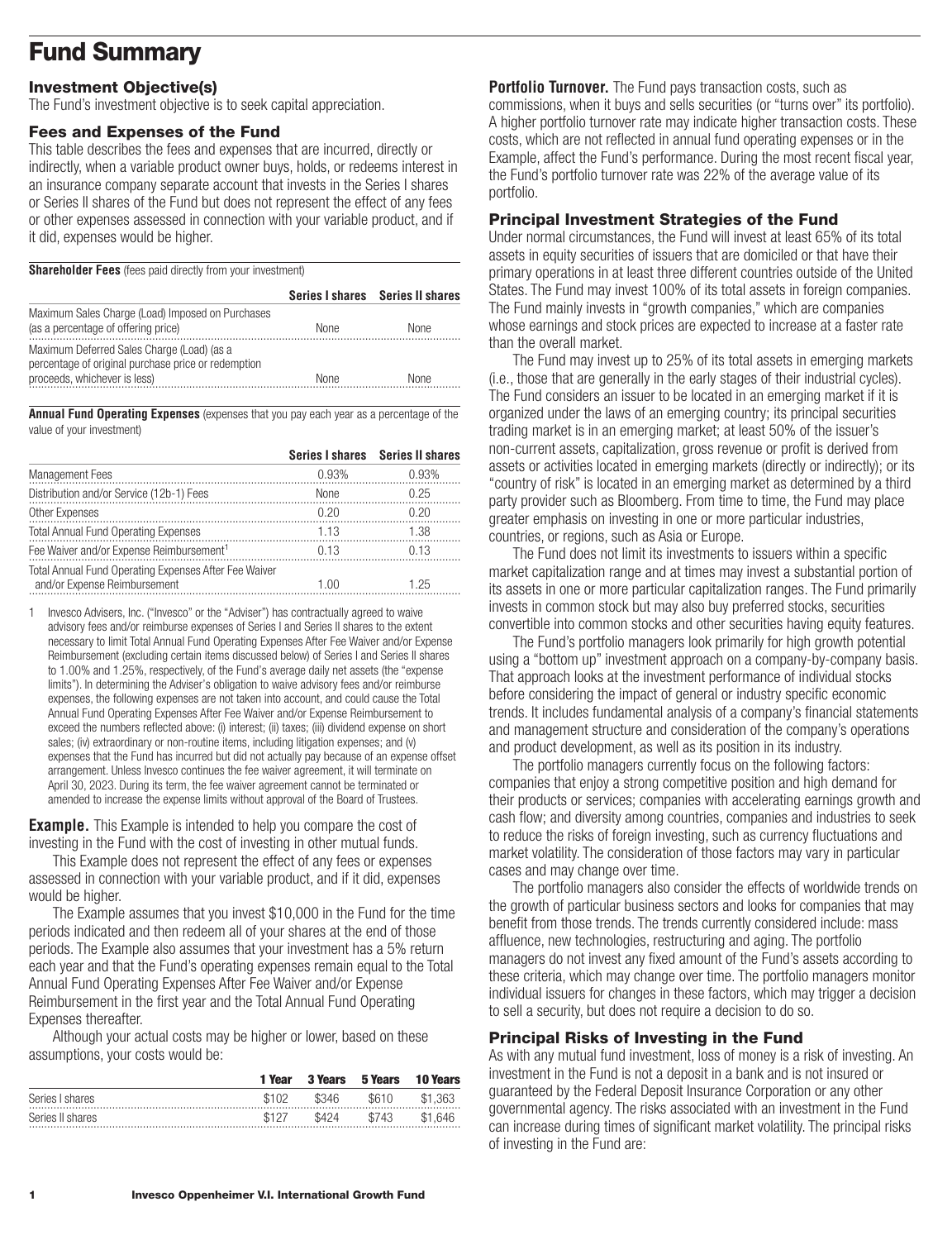*Market Risk.* The market values of the Fund's investments, and therefore the value of the Fund's shares, will go up and down, sometimes rapidly or unpredictably. Market risk may affect a single issuer, industry or section of the economy, or it may affect the market as a whole. The value of the Fund's investments may go up or down due to general market conditions that are not specifically related to the particular issuer, such as real or perceived adverse economic conditions, changes in the general outlook for revenues or corporate earnings, changes in interest or currency rates, regional or global instability, natural or environmental disasters, widespread disease or other public health issues, war, military conflict, acts of terrorism or adverse investor sentiment generally. During a general downturn in the financial markets, multiple asset classes may decline in value. When markets perform well, there can be no assurance that specific investments held by the Fund will rise in value.

*Investing in Stocks Risk.* The value of the Fund's portfolio may be affected by changes in the stock markets. Stock markets may experience significant short-term volatility and may fall or rise sharply at times. Adverse events in any part of the equity or fixed-income markets may have unexpected negative effects on other market segments. Different stock markets may behave differently from each other and U.S. stock markets may move in the opposite direction from one or more foreign stock markets.

The prices of individual stocks generally do not all move in the same direction at the same time. However, individual stock prices tend to go up and down more dramatically than those of certain other types of investments, such as bonds. A variety of factors can negatively affect the price of a particular company's stock. These factors may include, but are not limited to: poor earnings reports, a loss of customers, litigation against the company, general unfavorable performance of the company's sector or industry, or changes in government regulations affecting the company or its industry. To the extent that securities of a particular type are emphasized (for example foreign stocks, stocks of small- or mid-cap companies, growth or value stocks, or stocks of companies in a particular industry), fund share values may fluctuate more in response to events affecting the market for those types of securities.

*Preferred Securities Risk.* Preferred securities are subject to issuer-specific and market risks applicable generally to equity securities. Preferred securities also may be subordinated to bonds or other debt instruments, subjecting them to a greater risk of non-payment, may be less liquid than many other securities, such as common stocks, and generally offer no voting rights with respect to the issuer.

*Foreign Securities Risk.* The Fund's foreign investments may be adversely affected by political and social instability, changes in economic or taxation policies, difficulty in enforcing obligations, decreased liquidity or increased volatility. Foreign investments also involve the risk of the possible seizure, nationalization or expropriation of the issuer or foreign deposits (in which the Fund could lose its entire investments in a certain market) and the possible adoption of foreign governmental restrictions such as exchange controls. Foreign companies generally may be subject to less stringent regulations than U.S. companies, including financial reporting requirements and auditing and accounting controls, and may therefore be more susceptible to fraud or corruption. There may be less public information available about foreign companies than U.S. companies, making it difficult to evaluate those foreign companies. Unless the Fund has hedged its foreign currency exposure, foreign securities risk also involves the risk of negative foreign currency rate fluctuations, which may cause the value of securities denominated in such foreign currency (or other instruments through which the Fund has exposure to foreign currencies) to decline in value. Currency exchange rates may fluctuate significantly over short periods of time. Currency hedging strategies, if used, are not always successful.

*European Investment Risk.* The Economic and Monetary Union of the European Union (the "EU") requires compliance with restrictions on inflation rates, deficits, interest rates, debt levels and fiscal and monetary controls, each of which may significantly affect every country in Europe. Decreasing

imports or exports, changes in governmental or EU regulations on trade, changes in the exchange rate of the euro, the default or threat of default by an EU member country on its sovereign debt, and recessions in an EU member country may have a significant adverse effect on the economies of EU member countries. Responses to financial problems by EU countries may not produce the desired results, may limit future growth and economic recovery, or may result in social unrest or have other unintended consequences. Further defaults or restructurings by governments and other entities of their debt could have additional adverse effects on economies, financial markets, and asset valuations around the world. A number of countries in Eastern Europe remain relatively undeveloped and can be particularly sensitive to political and economic developments. Separately, the EU faces issues involving its membership, structure, procedures and policies. The exit of one or more member states from the EU, such as the recent departure of the United Kingdom (known as "Brexit"), would place its currency and banking system in jeopardy. The exit by the United Kingdom or other member states will likely result in increased volatility, illiquidity and potentially lower economic growth in the affected markets, which will adversely affect the Fund's investments.

*Emerging Market Securities Risk.* Emerging markets (also referred to as developing markets) are generally subject to greater market volatility, political, social and economic instability, uncertain trading markets and more governmental limitations on foreign investment than more developed markets. In addition, companies operating in emerging markets may be subject to lower trading volume and greater price fluctuations than companies in more developed markets. Such countries' economies may be more dependent on relatively few industries or investors that may be highly vulnerable to local and global changes. Companies in emerging market countries generally may be subject to less stringent regulatory, disclosure, financial reporting, accounting, auditing and recordkeeping standards than companies in more developed countries. As a result, information, including financial information, about such companies may be less available and reliable, which can impede the Fund's ability to evaluate such companies. Securities law and the enforcement of systems of taxation in many emerging market countries may change quickly and unpredictably, and the ability to bring and enforce actions (including bankruptcy, confiscatory taxation, expropriation, nationalization of a company's assets, restrictions on foreign ownership of local companies, restrictions on withdrawing assets from the country, protectionist measures and practices such as share blocking), or to obtain information needed to pursue or enforce such actions, may be limited. In addition, the ability of foreign entities to participate in privatization programs of certain developing or emerging market countries may be limited by local law. Investments in emerging market securities may be subject to additional transaction costs, delays in settlement procedures, unexpected market closures, and lack of timely information.

*Growth Investing Risk.* If a growth company's earnings or stock price fails to increase as anticipated, or if its business plans do not produce the expected results, the value of its securities may decline sharply. Growth companies may be newer or smaller companies that may experience greater stock price fluctuations and risks of loss than larger, more established companies. Newer growth companies tend to retain a large part of their earnings for research, development or investments in capital assets. Therefore, they may not pay any dividends for some time. Growth investing has gone in and out of favor during past market cycles and is likely to continue to do so. During periods when growth investing is out of favor or when markets are unstable, it may be more difficult to sell growth company securities at an acceptable price. Growth stocks may also be more volatile than other securities because of investor speculation.

*Small- and Mid-Capitalization Companies Risk.* Investing in securities of small- and mid-capitalization companies involves greater risk than customarily is associated with investing in larger, more established companies. Stocks of small- and mid-capitalization companies tend to be more vulnerable to changing market conditions, may have little or no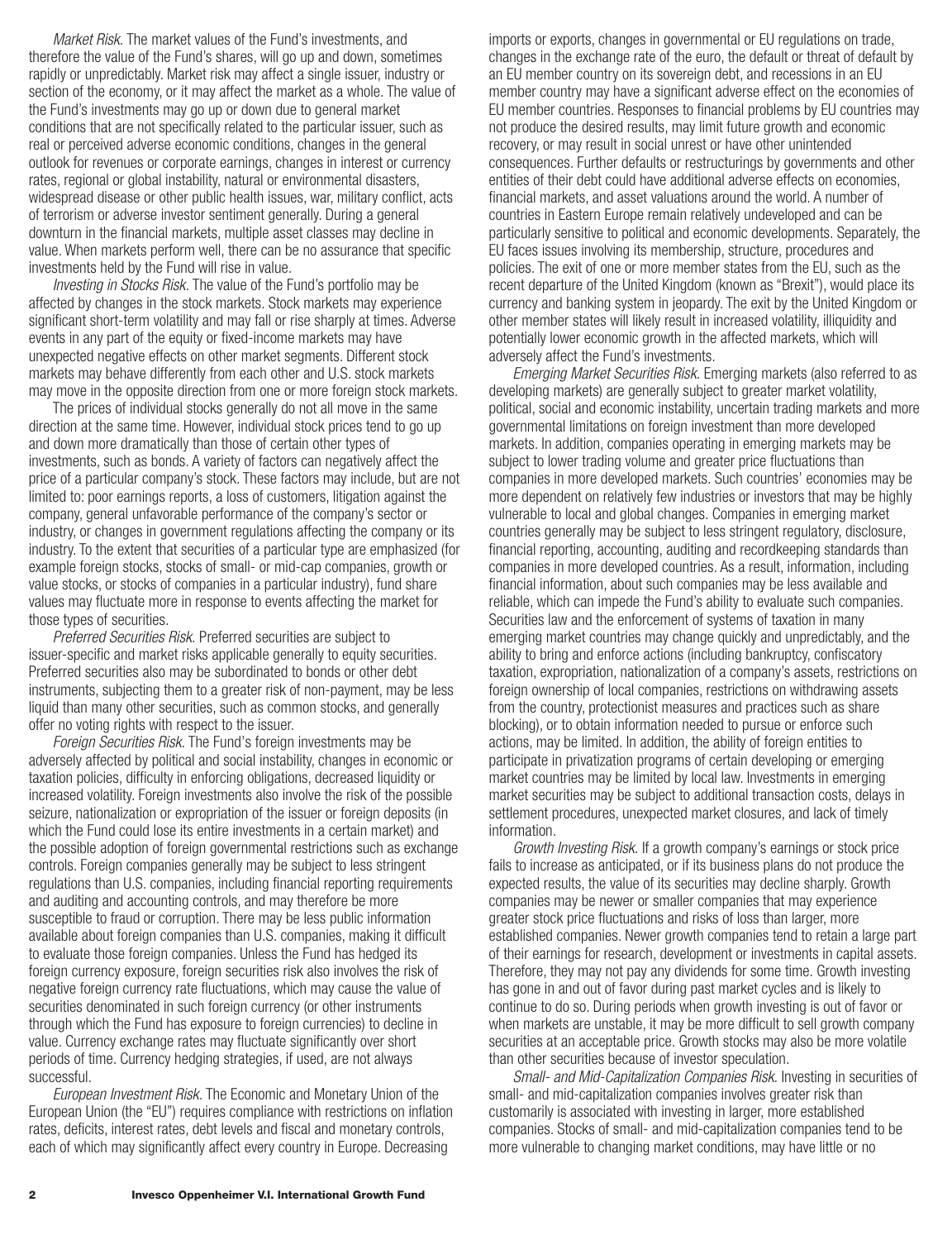operating history or track record of success, and may have more limited product lines and markets, less experienced management and fewer financial resources than larger companies. These companies' securities may be more volatile and less liquid than those of more established companies. They may be more sensitive to changes in a company's earnings expectations and may experience more abrupt and erratic price movements. Smaller companies' securities often trade in lower volumes and in many instances, are traded over-the-counter or on a regional securities exchange, where the frequency and volume of trading is substantially less than is typical for securities of larger companies traded on national securities exchanges. Therefore, the securities of smaller companies may be subject to wider price fluctuations and it might be harder for the Fund to dispose of its holdings at an acceptable price when it wants to sell them. Since smalland mid-cap companies typically reinvest a high proportion of their earnings in their business, they may not pay dividends for some time, particularly if they are newer companies. It may take a substantial period of time to realize a gain on an investment in a small- or mid-cap company, if any gain is realized at all.

*Sector Focus Risk*. The Fund may from time to time have a significant amount of its assets invested in one market sector or group of related industries. In this event, the Fund's performance will depend to a greater extent on the overall condition of the sector or group of industries and there is increased risk that the Fund will lose significant value if conditions adversely affect that sector or group of industries.

*Convertible Securities Risk.* The market values of convertible securities are affected by market interest rates, the risk of actual issuer default on interest or principal payments and the value of the underlying common stock into which the convertible security may be converted. Additionally, a convertible security is subject to the same types of market and issuer risks as apply to the underlying common stock. In addition, certain convertible securities are subject to involuntary conversions and may undergo principal write-downs upon the occurrence of certain triggering events, and, as a result, are subject to an increased risk of loss. Convertible securities may be rated below investment grade.

*Management Risk.* The Fund is actively managed and depends heavily on the Adviser's judgment about markets, interest rates or the attractiveness, relative values, liquidity, or potential appreciation of particular investments made for the Fund's portfolio. The Fund could experience losses if these judgments prove to be incorrect. Additionally, legislative, regulatory, or tax developments may adversely affect management of the Fund and, therefore, the ability of the Fund to achieve its investment objective.

#### **Performance Information**

The bar chart and performance table provide an indication of the risks of investing in the Fund. The Fund has adopted the performance of the Oppenheimer International Growth Fund/VA (the predecessor fund) as the result of a reorganization of the predecessor fund into the Fund, which was consummated after the close of business on May 24, 2019 (the "Reorganization"). Prior to the Reorganization, the Fund had not yet commenced operations. The bar chart shows changes in the performance of the Series I shares of the Fund and the Non-Service Shares of the predecessor fund from year to year as of December 31. The performance table compares the predecessor fund's and the Fund's performance to that of a broad-based securities market benchmark. The bar chart and performance table below do not reflect charges assessed in connection with your variable product; if they did, the performance shown would be lower. The Fund's (and the predecessor fund's) past performance is not necessarily an indication of how the Fund will perform in the future.

The returns shown for periods ending on or prior to May 24, 2019 are those of the Non-Service Shares and Service Shares of the predecessor fund, and are not offered by the Fund. The Non-Service Shares of the predecessor fund were reorganized into Series I shares of the Fund and the Service Shares of the predecessor fund were reorganized into the Series II

shares of the Fund after the close of business on May 24, 2019. Series I shares' and Series II shares' returns of the Fund will be different from the Non-Service Shares' and the Service Shares' returns of the predecessor fund as they have different expenses.

Fund performance reflects any applicable fee waivers and expense reimbursements. Performance returns would be lower without applicable fee waivers and expense reimbursements.

All performance shown assumes the reinvestment of dividends and capital gains and the effect of the Fund's expenses.

The Series I shares and Series II shares invest in the same portfolio of securities and will have substantially similar performance, except to the extent that the expenses borne by each share class differ. Series II shares have higher expenses (and therefore lower performance) resulting from its Rule 12b-1 plan, which provides for a maximum fee equal to an annual rate of 0.25% (expressed as a percentage of average daily net assets of the Fund).



**Average Annual Total Returns** (for the periods ended December 31, 2021)

|                                                                                                                                                           | Inception<br>Date             | Year | 5<br>Years | 10<br>Years |
|-----------------------------------------------------------------------------------------------------------------------------------------------------------|-------------------------------|------|------------|-------------|
| Series I                                                                                                                                                  | 5/13/1992 10.22% 11.88% 9.74% |      |            |             |
| Series II                                                                                                                                                 | 3/19/2001 10.12 11.65         |      |            | 9.47        |
| MSCI ACWI ex USA® Index (Net) (reflects reinvested<br>dividends net of withholding taxes, but reflects no<br>deduction for fees, expenses or other taxes) |                               | 7.82 | 9.61       | 7 28        |

#### **Management of the Fund**

Investment Adviser: Invesco Advisers, Inc.

| <b>Portfolio Managers</b>               | Title | <b>Length of Service on the Fund</b> |
|-----------------------------------------|-------|--------------------------------------|
| George R. Evans, CFA Portfolio Manager  |       | 2019 (predecessor fund 1999)         |
| Robert B. Dunphy, CFA Portfolio Manager |       | 2019 (predecessor fund 2012)         |

#### **Purchase and Sale of Fund Shares**

You cannot purchase or sell (redeem) shares of the Fund directly. Please contact the insurance company that issued your variable product for more information on the purchase and sale of Fund shares. For more information, see "Other Information—Purchase and Redemption of Shares" in the prospectus.

#### **Tax Information**

The Fund expects, based on its investment objective and strategies, that its distributions, if any, will consist of ordinary income, capital gains, or some combination of both. Because shares of the Fund must be purchased through variable products, such distributions will be exempt from current taxation if left to accumulate within the variable product. Consult your variable insurance contract prospectus for additional tax information.

#### **Payments to Insurance Companies**

If you purchase the Fund through an insurance company or other financial intermediary, the Fund, the Fund's distributor or its related companies may pay the intermediary for the sale of Fund shares and related services. These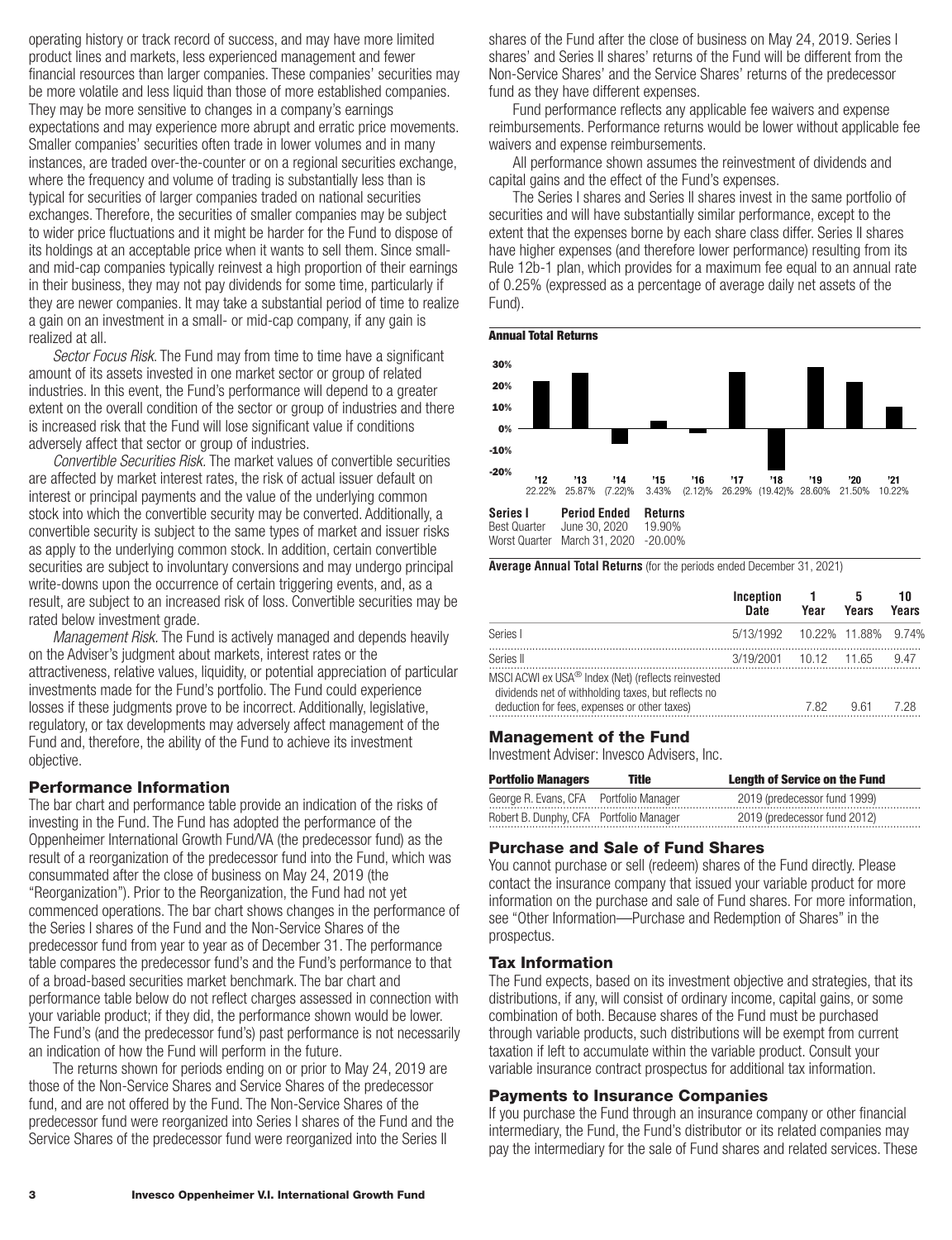<span id="page-5-0"></span>payments may create a conflict of interest by influencing the insurance company or other intermediary and your salesperson or financial adviser to recommend the Fund over another investment. Ask your salesperson or financial adviser or visit your financial intermediary's website for more information.

## **Investment Objective(s), Strategies, Risks and Portfolio Holdings**

#### **Objective(s) and Strategies**

The Fund's investment objective is to seek capital appreciation. The Fund's investment objective may be changed by the Board of Trustees (the Board) without shareholder approval.

Under normal circumstances, the Fund will invest at least 65% of its total assets in equity securities of issuers that are domiciled or that have their primary operations in at least three different countries outside of the United States. The Fund may invest 100% of its total assets in foreign companies. The Fund mainly invests in "growth companies," which are companies whose earnings and stock prices are expected to increase at a faster rate than the overall market.

The Fund may invest up to 25% of its total assets in emerging markets (i.e., those that are generally in the early stages of their industrial cycles). The Fund considers an issuer to be located in an emerging market if it is organized under the laws of an emerging country; its principal securities trading market is in an emerging market; at least 50% of the issuer's non-current assets, capitalization, gross revenue or profit is derived from assets or activities located in emerging markets (directly or indirectly); or its "country of risk" is located in an emerging market as determined by a third party provider such as Bloomberg. From time to time, the Fund may place greater emphasis on investing in one or more particular industries, countries, or regions, such as Asia or Europe.

The Fund does not limit its investments to issuers within a specific market capitalization range and at times may invest a substantial portion of its assets in one or more particular capitalization ranges. The Fund primarily invests in common stock but may also buy preferred stocks, securities convertible into common stocks and other securities having equity features.

The Fund's portfolio managers look primarily for high growth potential using a "bottom up" investment approach on a company-by-company basis. That approach looks at the investment performance of individual stocks before considering the impact of general or industry specific economic trends. It includes fundamental analysis of a company's financial statements and management structure and consideration of the company's operations and product development, as well as its position in its industry.

The portfolio managers currently focus on the following factors: companies that enjoy a strong competitive position and high demand for their products or services; companies with accelerating earnings growth and cash flow; and diversity among countries, companies and industries to seek to reduce the risks of foreign investing, such as currency fluctuations and market volatility. The consideration of those factors may vary in particular cases and may change over time.

The portfolio managers also consider the effects of worldwide trends on the growth of particular business sectors and looks for companies that may benefit from those trends. The trends currently considered include: mass affluence, new technologies, restructuring and aging. The portfolio managers do not invest any fixed amount of the Fund's assets according to these criteria, which may change over time. The portfolio managers monitor individual issuers for changes in these factors, which may trigger a decision to sell a security, but does not require a decision to do so.

In anticipation of or in response to market, economic, political, or other conditions, the Fund's portfolio managers may temporarily use a different investment strategy for defensive purposes. If the Fund's portfolio managers do so, different factors could affect the Fund's performance and the Fund may not achieve its investment objective.

The Fund's investments in the types of securities and other investments described in this prospectus vary from time to time, and, at any time, the Fund may not be invested in all of the types of securities and other investments described in this prospectus. The Fund may also invest in securities and other investments not described in this prospectus.

For more information, see "Description of the Funds and Their Investments and Risks" in the Fund's SAI.

## **Risks**

The principal risks of investing in the Fund are:

*Market Risk.* The market values of the Fund's investments, and therefore the value of the Fund's shares, will go up and down, sometimes rapidly or unpredictably. Market risk may affect a single issuer, industry or section of the economy, or it may affect the market as a whole. The value of the Fund's investments may go up or down due to general market conditions that are not specifically related to the particular issuer, such as real or perceived adverse economic conditions, changes in the general outlook for revenues or corporate earnings, changes in interest or currency rates, regional or global instability, or adverse investor sentiment generally. The value of the Fund's investments may also go up or down due to factors that affect an individual issuer or a particular industry or sector, such as changes in production costs and competitive conditions within an industry. In addition, natural or environmental disasters, widespread disease or other public health issues, war, military conflict, acts of terrorism or other events may have a significant impact on the value of the Fund's investments, as well as the financial markets and global economy generally. Such circumstances may also impact the ability of the Adviser to effectively implement the Fund's investment strategy. During a general downturn in the financial markets, multiple asset classes may decline in value. When markets perform well, there can be no assurance that specific investments held by the Fund will rise in value.

- Market Disruption Risks Related to Russia-Ukraine Conflict. Following Russia's invasion of Ukraine in late February 2022, various countries, including the United States, as well as NATO and the European Union, issued broad-ranging economic sanctions against Russia and Belarus. The resulting responses to the military actions (and potential further sanctions in response to continued military activity), the potential for military escalation and other corresponding events, have had, and could continue to have, severe negative effects on regional and global economic and financial markets, including increased volatility, reduced liquidity and overall uncertainty. The negative impacts may be particularly acute in certain sectors including, but not limited to, energy and financials. Russia may take additional counter measures or retaliatory actions (including cyberattacks), which could exacerbate negative consequences on global financial markets. The duration of ongoing hostilities and corresponding sanctions and related events cannot be predicted. The foregoing may result in a negative impact on Fund performance and the value of an investment in the Fund, even beyond any direct investment exposure the Fund may have to Russian issuers or the adjoining geographic regions.
- COVID-19. The "COVID-19" strain of coronavirus has resulted in instances of market closures and dislocations, extreme volatility, liquidity constraints and increased trading costs. Efforts to contain its spread have resulted in travel restrictions, disruptions of healthcare systems, business operations (including business closures) and supply chains, layoffs, lower consumer demand and employee availability, and defaults and credit downgrades, among other significant economic impacts that have disrupted global economic activity across many industries. Such economic impacts may exacerbate other pre-existing political, social and economic risks locally or globally and cause general concern and uncertainty. The full economic impact and ongoing effects of COVID-19 (or other future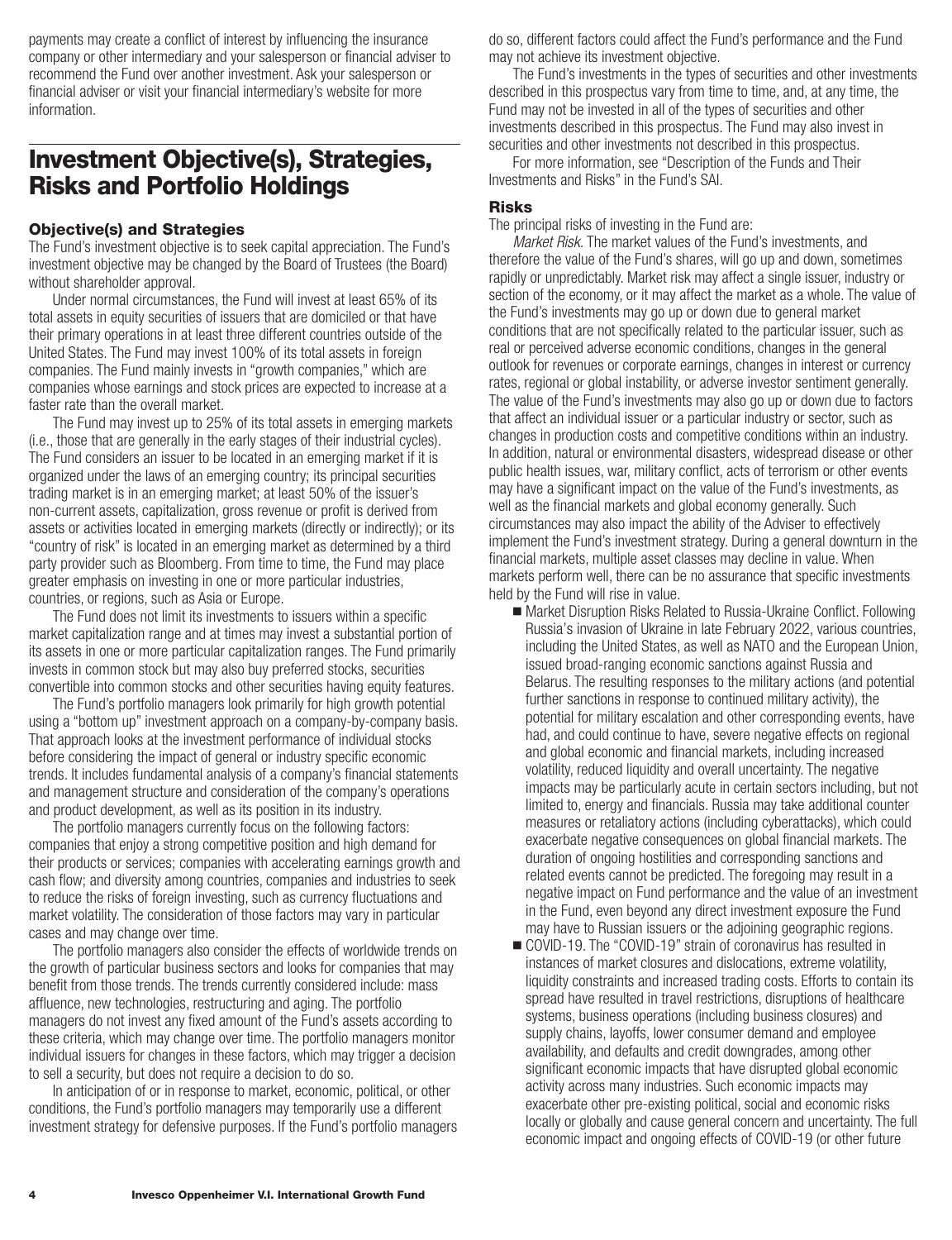epidemics or pandemics) at the macro-level and on individual businesses are unpredictable and may result in significant and prolonged effects on the Fund's performance.

*Investing in Stocks Risk*. Common stock represents an ownership interest in a company. It ranks below preferred stock and debt securities in claims for dividends and in claims for assets of the issuer in a liquidation or bankruptcy. Common stocks may be exchange-traded or over-the-counter securities. Over-the-counter securities may be less liquid than exchange-traded securities.

The value of the Fund's portfolio may be affected by changes in the stock markets. Stocks and other equity securities fluctuate in price in response to changes to equity markets in general. Stock markets may experience significant short-term volatility and may fall or rise sharply at times. Adverse events in any part of the equity or fixed-income markets may have unexpected negative effects on other market segments. Different stock markets may behave differently from each other and U.S. stock markets may move in the opposite direction from one or more foreign stock markets.

The prices of individual stocks generally do not all move in the same direction at the same time. However, individual stock prices tend to go up and down more dramatically than those of certain other types of investments, such as bonds. A variety of factors can negatively affect the price of a particular company's stock. These factors may include, but are not limited to: poor earnings reports, a loss of customers, litigation against the company, general unfavorable performance of the company's sector or industry, or changes in government regulations affecting the company or its industry. To the extent that securities of a particular type are emphasized (for example foreign stocks, stocks of small- or mid-cap companies, growth or value stocks, or stocks of companies in a particular industry), their share values may fluctuate more in response to events affecting the market for those types of securities.

*Preferred Securities Risk.* Preferred securities are subject to issuer-specific and market risks applicable generally to equity securities. Preferred stock has a set dividend rate and ranks ahead of common stocks and behind debt securities in claims for dividends and for assets of the issuer in a liquidation or bankruptcy. Preferred securities also may be subordinated to bonds or other debt instruments in an issuer's capital structure, subjecting them to a greater risk of non-payment than these more senior securities. For this reason, the value of preferred securities will usually react more strongly than bonds and other debt securities to actual or perceived changes in the company's financial condition or prospects. Preferred securities may be less liquid than many other securities, such as common stocks, and generally offer no voting rights with respect to the issuer.

*Foreign Securities Risk.* The value of the Fund's foreign investments may be adversely affected by political and social instability in the home countries of the issuers of the investments, by changes in economic or taxation policies in those countries, or by the difficulty in enforcing obligations in those countries. Foreign investments also involve the risk of the possible seizure, nationalization or expropriation of the issuer or foreign deposits (in which the Fund could lose its entire investments in a certain market) and the possible adoption of foreign governmental restrictions such as exchange controls. Foreign companies generally may be subject to less stringent regulations than U.S. companies, including financial reporting requirements and auditing and accounting controls, and may therefore be more susceptible to fraud or corruption. Also, there may be less publicly available information about companies in certain foreign countries than about U.S. companies making it more difficult for the Adviser to evaluate those companies. The laws of certain countries may put limits on the Fund's ability to recover its assets held at a foreign bank if the foreign bank, depository or issuer of a security, or any of their agents, goes bankrupt. Trading in many foreign securities may be less liquid and more volatile than U.S. securities due to the size of the market or other factors. Changes in political and economic factors in one country or region could adversely affect conditions in another country or region. Investments in foreign

securities may also expose the Fund to time-zone arbitrage risk. At times, the Fund may emphasize investments in a particular country or region and may be subject to greater risks from adverse events that occur in that country or region. Unless the Fund has hedged its foreign currency exposure, foreign securities risk also involves the risk of negative foreign currency rate fluctuations, which may cause the value of securities denominated in such foreign currency (or other instruments through which the Fund has exposure to foreign currencies) to decline in value. Currency exchange rates may fluctuate significantly over short periods of time. Currency hedging strategies, if used, are not always successful. For instance, currency forward contracts, if used by the Fund, could reduce performance if there are unanticipated changes in currency exchange rates.

*European Investment Risk.* Europe includes both developed and emerging markets. Most countries in Western Europe, and a number of countries in Eastern Europe, are members of the European Union (EU) and the European Economic and Monetary Union (EMU). The EMU, which is authorized to direct monetary policies, including policies related to money supply and interest rates for the euro, requires compliance by member states with restrictions on inflation rates, deficits, interest rates, debt levels and other tight fiscal and monetary controls, each of which may significantly affect every country in Europe. Decreasing imports or exports, changes in governmental or EU regulations on trade, changes in the exchange rate of the euro (the common currency of certain EU countries), the default or threat of default by an EU member country on its sovereign debt, and/or an economic recession in an EU member country may have a significant adverse effect on the economies of EU member countries and the EU as a whole. In recent years, the European financial markets have experienced volatility and adverse trends due to concerns about rising government debt levels of several European countries, including Greece, Spain, Ireland, Italy and Portugal. These events have adversely affected the exchange rate of the euro and may continue to significantly affect every country in Europe, including EU member countries that do not use the euro and non-EU member countries. Responses to the financial problems by European governments, central banks, and others, including austerity measures and reforms, may not produce the desired results, may limit future growth and economic recovery, or may result in social unrest or have other unintended consequences. Further defaults or restructurings by governments and other entities of their debt could have additional adverse effects on economies, financial markets, and asset valuations around the world. The markets in Eastern Europe remain relatively undeveloped and can be particularly sensitive to political and economic developments.

The European Union faces issues involving its membership, structure, procedures and policies. On January 31, 2020, the United Kingdom withdrew from the EU. The country's departure (known as "Brexit") sparked depreciation in the value of the British pound, short term declines in the stock markets and heightened risk of continued economic volatility worldwide. Although the long-term effects of Brexit are difficult to gauge and cannot be fully known, they could have wide ranging implications for the United Kingdom's economy, including: possible inflation or recession, continued depreciation of the pound, or disruption to Britain's trading arrangements with the rest of Europe. The United Kingdom is one of Europe's largest economies; its departure from the EU also may negatively impact the EU and Europe as a whole, such as by causing volatility within the union, triggering prolonged economic downturns in certain European countries or sparking additional member states to contemplate departing the EU (thereby perpetuating political instability in the region). An exit by other member states will likely result in increased volatility, illiquidity and potentially lower economic growth in the affected markets, which will adversely affect the Fund's investments.

*Emerging Market Securities Risk.* Emerging markets (also referred to as developing markets) are generally subject to greater market volatility, political, social and economic instability, uncertainty regarding the existence of trading markets and more governmental limitations on foreign investment than more developed markets. In addition, companies operating in emerging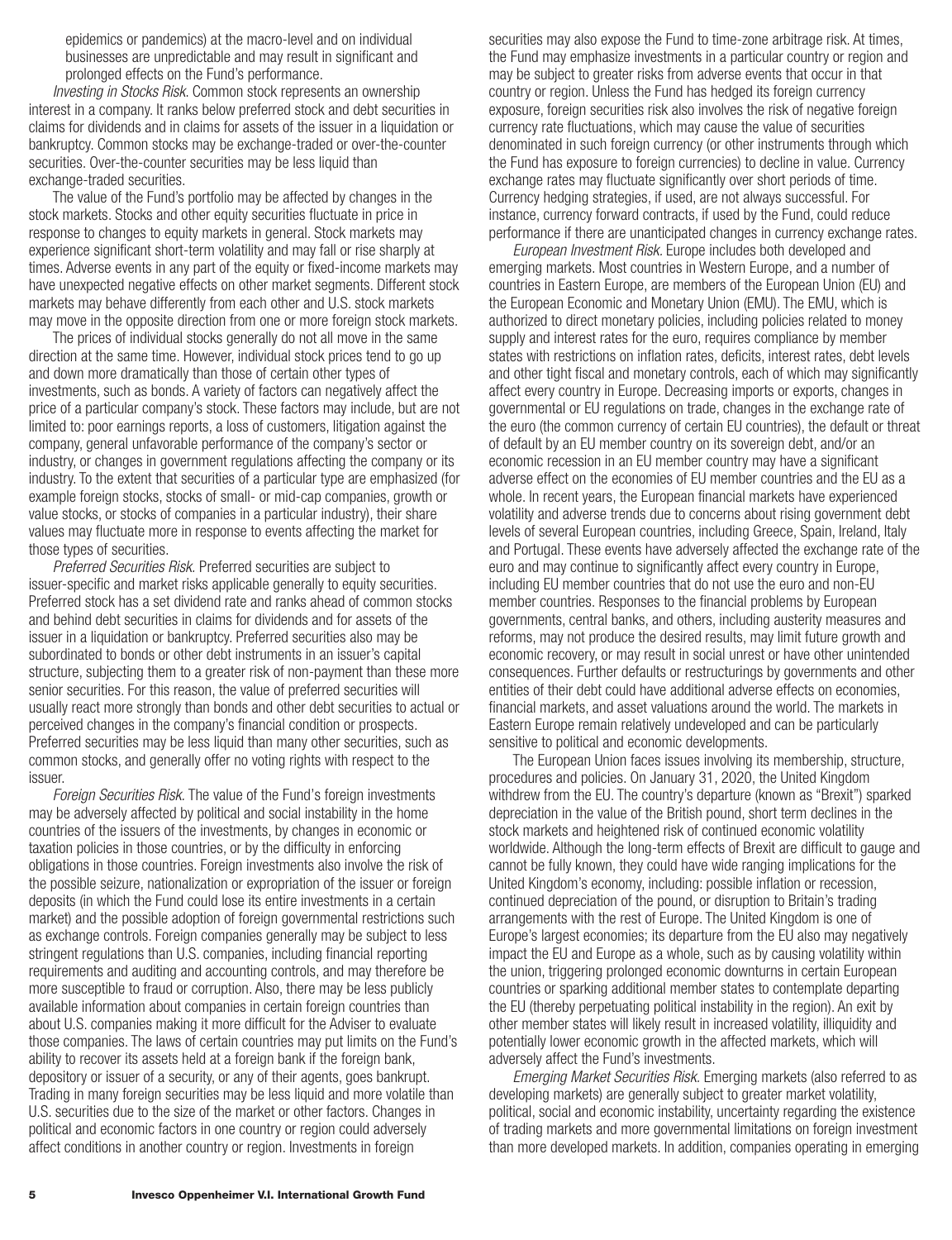markets may have greater concentration in a few industries resulting in greater vulnerability to regional and global trade conditions and also may be subject to lower trading volume and greater price fluctuations than companies in more developed markets. Unexpected market closures may also affect investments in emerging markets. Settlement procedures may differ from those of more established securities markets, and settlement delays may result in the inability to invest assets or dispose of portfolio securities in a timely manner. As a result there could be subsequent declines in value of the portfolio security, a decrease in the level of liquidity of the portfolio, or, if there is a contract to sell the security, a possible liability to the purchaser.

Such countries' economies may be more dependent on relatively few industries or investors that may be highly vulnerable to local and global changes. Emerging market countries may also have higher rates of inflation and more rapid and extreme fluctuations in inflation rates and greater sensitivity to interest rate changes. Further, companies in emerging market countries generally may be subject to less stringent regulatory, disclosure, financial reporting, accounting, auditing and recordkeeping standards than companies in more developed countries and, as a result, the nature and quality of such information may vary. Information about such companies may be less available and reliable and, therefore, the ability to conduct adequate due diligence in emerging markets may be limited which can impede the Fund's ability to evaluate such companies. In addition, certain emerging market countries have material limitations on Public Company Accounting Oversight Board ("PCAOB") inspection, investigation and enforcement capabilities, which hinder the ability to engage in independent oversight or inspection of accounting firms located in or operating in certain emerging markets; therefore, there is no guarantee that the quality of financial reporting or the audits conducted by audit firms of emerging market issuers meet PCAOB standards.

Securities law in many emerging market countries is relatively new and unsettled. Therefore, laws regarding foreign investment in emerging market securities, securities regulation, title to securities, and shareholder rights may change quickly and unpredictably. Emerging market countries also may have less developed legal systems allowing for enforcement of private property rights and/or redress for injuries to private property (including bankruptcy, confiscatory taxation, expropriation, nationalization of a company's assets, restrictions on foreign ownership of local companies, restrictions on withdrawing assets from the country, protectionist measures and practices such as share blocking). Certain governments may require approval for the repatriation of investment income, capital or the proceeds of sales of securities by foreign investors. The ability to bring and enforce actions in emerging market countries, or to obtain information needed to pursue or enforce such actions, may be limited and shareholder claims may be difficult or impossible to pursue. In addition, the taxation systems at the federal, regional and local levels in emerging market countries may be less transparent and inconsistently enforced, and subject to sudden change.

Emerging market countries may have a higher degree of corruption and fraud than developed market countries, as well as counterparties and financial institutions with less financial sophistication, creditworthiness and/or resources. The governments in some emerging market countries have been engaged in programs to sell all or part of their interests in government-owned or controlled enterprises. However, in certain emerging market countries, the ability of foreign entities to participate in privatization programs may be limited by local law. There can be no assurance that privatization programs will be successful.

Other risks of investing in emerging market securities may include additional transaction costs, delays in settlement procedures, unexpected market closures, and lack of timely information.

*Growth Investing Risk*. Growth companies are companies whose earnings and stock prices are expected to grow at a faster rate than the overall market. If a growth company's earnings or stock price fails to increase as anticipated, or if its business plans do not produce the expected results, the value of its securities may decline sharply. Growth companies

can be new or established companies that may be entering a growth cycle in their business and therefore may experience greater stock price fluctuations and risks of loss than larger, more established companies. Their anticipated growth may come from developing new products or services or from expanding into new or growing markets. Growth companies may be applying new technologies, new or improved distribution methods or new business models that could enable them to capture an important or dominant market position. They may have a special area of expertise or the ability to take advantage of changes in demographic or other factors in a more profitable way. Newer growth companies generally tend to invest a large part of their earnings in research, development or capital assets. Although newer growth companies may not pay any dividends for some time, their stocks may be valued because of their potential for price increases. Growth investing has gone in and out of favor during past market cycles and is likely to continue to do so. During periods when growth investing is out of favor or when markets are unstable, it may be more difficult to sell growth company securities at an acceptable price. Growth stocks may also be more volatile than other securities because of investor speculation.

*Small- and Mid-Capitalization Companies Risk*. Investing in securities of small- and mid-capitalization companies involves greater risk than customarily is associated with investing in larger, more established companies. Stocks of small- and mid-capitalization companies tend to be more vulnerable to changing market conditions, may have little or no operating history or track record of success, and may have more limited product lines and markets, less experienced management and fewer financial resources than larger companies. These companies' securities may be more volatile and less liquid than those of more established companies. They may be more sensitive to changes in a company's earnings expectations and may experience more abrupt and erratic price movements. Smaller companies' securities often trade in lower volumes and in many instances, are traded over-the-counter or on a regional securities exchange, where the frequency and volume of trading is substantially less than is typical for securities of larger companies traded on national securities exchanges. Therefore, the securities of smaller companies may be subject to wider price fluctuations and it might be harder for the Fund to dispose of its holdings at an acceptable price when it wants to sell them. In addition, investors might seek to trade Fund shares based on their knowledge or understanding of the value of smaller company securities (this is sometimes referred to as "price arbitrage"), which could interfere with the efficient management of the Fund. Since small and mid-cap companies typically reinvest a high proportion of their earnings in their business, they may not pay dividends for some time, particularly if they are newer companies. It may take a substantial period of time to realize a gain on an investment in a small- or mid-cap company, if any gain is realized at all. The relative sizes of companies may change over time as the securities market changes, and the Fund is not required to sell the securities of companies whose market capitalizations have grown or decreased due to market fluctuations.

*Sector Focus Risk*. The Fund may from time to time have a significant amount of its assets invested in one market sector or group of related industries. The prices of stocks of issuers in a particular industry or sector may go up and down in response to changes in economic conditions, government regulations, availability of basic resources or supplies, or other events that affect that industry or sector more than others. In this event, the Fund's performance will depend to a greater extent on the overall condition of the sector or group of industries and there is increased risk that the Fund will lose significant value if conditions adversely affect that sector or group of industries. Information about the Fund's investment in a particular industry or market sector is available in its annual and semi-annual reports to shareholders and in its reports on Form N-PORT filed with the SEC.

*Convertible Securities Risk.* The market value of a convertible security performs like that of a regular debt security; that is, if market interest rates rise, the value of a convertible security usually falls. In addition, convertible securities are subject to the risk that the issuer will not be able to pay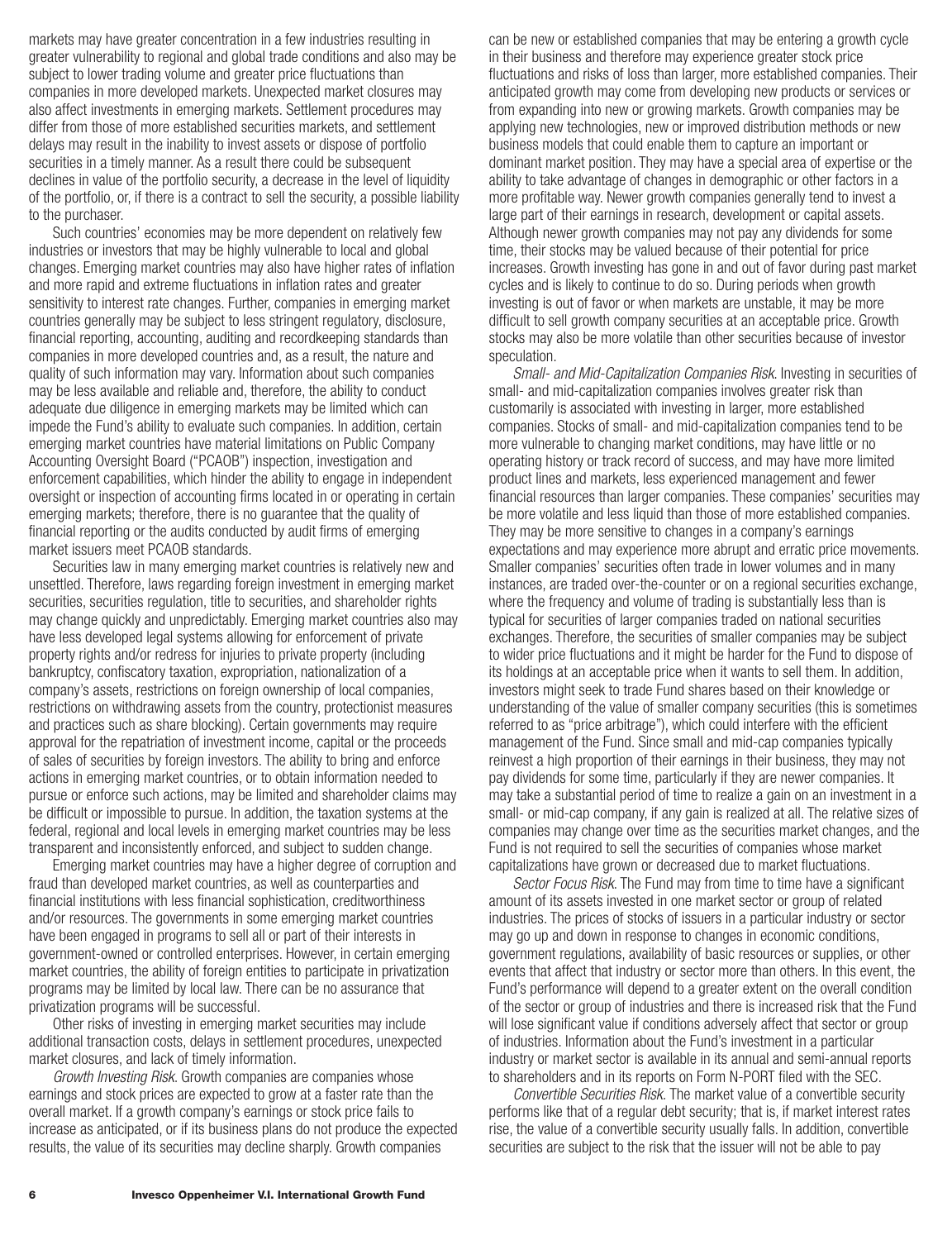<span id="page-8-0"></span>interest or dividends when due, and their market value may change based on changes in the issuer's credit rating or the market's perception of the issuer's creditworthiness. Convertible securities can be converted into or exchanged for a set amount of common stock of an issuer within a particular period of time at a specified price or according to a price formula. Convertible debt securities pay interest and convertible preferred stocks pay dividends until they mature or are converted, exchanged or redeemed. Some convertible debt securities may be considered "equity equivalents" because of the feature that makes them convertible into common stock. Since a convertible security derives a portion of its value from the common stock into which it may be converted, a convertible security is also subject to the same types of market and issuer risks as apply to the underlying common stock. In addition, certain convertible securities are subject to involuntary conversions and may undergo principal write-downs upon the occurrence of certain triggering events. These convertible securities are subject to an increased risk of loss and are generally subordinate in rank to other debt obligations of the issuer. Convertible securities may be rated below investment grade.

*Management Risk.* The Fund is actively managed and depends heavily on the Adviser's judgment about markets, interest rates or the attractiveness, relative values, liquidity, or potential appreciation of particular investments made for the Fund's portfolio. The Fund could experience losses if these judgments prove to be incorrect. There can be no guarantee that the Adviser's investment techniques or investment decisions will produce the desired results. Additionally, legislative, regulatory, or tax developments may affect the investments or investment strategies available to the Adviser in connection with managing the Fund, which may also adversely affect the ability of the Fund to achieve its investment objective.

#### **Portfolio Holdings**

A description of Fund policies and procedures with respect to the disclosure of Fund portfolio holdings is available in the SAI, which is available at www.invesco.com/us.

## **Fund Management**

#### **The Adviser(s)**

Invesco serves as the Fund's investment adviser. The Adviser manages the investment operations of the Fund as well as other investment portfolios that encompass a broad range of investment objectives, and has agreed to perform or arrange for the performance of the Fund's day-to-day management. The Adviser is located at 1555 Peachtree Street, N.E., Atlanta, Georgia 30309. The Adviser, as successor in interest to multiple investment advisers, has been an investment adviser since 1976.

*Sub-Advisers*. Invesco has entered into one or more Sub-Advisory Agreements with certain affiliates to serve as sub-advisers to the Fund (the Sub-Advisers). Invesco may appoint the Sub-Advisers from time to time to provide discretionary investment management services, investment advice, and/or order execution services to the Fund. The Sub-Advisers and the Sub-Advisory Agreements are described in the SAI.

*Potential New Sub-Advisers (Exemptive Order Structure)*. The SEC has also granted exemptive relief that permits the Adviser, subject to certain conditions, to enter into new sub-advisory agreements with affiliated or unaffiliated sub-advisers on behalf of the Fund without shareholder approval. The exemptive relief also permits material amendments to existing sub-advisory agreements with affiliated or unaffiliated sub-advisers (including the Sub-Advisory Agreements with the Sub-Advisers) without shareholder approval. Under this structure, the Adviser has ultimate responsibility, subject to oversight of the Board, for overseeing such sub-advisers and recommending to the Board their hiring, termination, or replacement. The structure does not permit investment advisory fees paid by the Fund to be increased without shareholder approval, or change the Adviser's obligations under the investment advisory agreement, including

the Adviser's responsibility to monitor and oversee sub-advisory services furnished to the Fund.

#### **Exclusion of Adviser from Commodity Pool Operator Definition**

With respect to the Fund, the Adviser has claimed an exclusion from the definition of "commodity pool operator" (CPO) under the Commodity Exchange Act (CEA) and the rules of the Commodity Futures Trading Commission (CFTC) and, therefore, is not subject to CFTC registration or regulation as a CPO. In addition, the Adviser is relying upon a related exclusion from the definition of "commodity trading advisor" (CTA) under the CEA and the rules of the CFTC with respect to the Fund.

The terms of the CPO exclusion require the Fund, among other things, to adhere to certain limits on its investments in "commodity interests." Commodity interests include commodity futures, commodity options and swaps, which in turn include non-deliverable forwards. The Fund is permitted to invest in these instruments as further described in the Fund's SAI. However, the Fund is not intended as a vehicle for trading in the commodity futures, commodity options or swaps markets. The CFTC has neither reviewed nor approved the Adviser's reliance on these exclusions, or the Fund, its investment strategies or this prospectus.

#### **Adviser Compensation**

During the fiscal year ended December 31, 2021, the Adviser received compensation of 0.81% of the Fund's average daily net assets, after fee waiver and/or expense reimbursement, if any.

A discussion regarding the basis for the Board's approval of the investment advisory agreement and investment sub-advisory agreements of the Fund is available in the Fund's most recent annual or semi-annual report to shareholders.

#### **Portfolio Managers**

The following individuals are jointly and primarily responsible for the day-to-day management of the Fund's portfolio:

- George R. Evans, CFA, Portfolio Manager, who has been responsible for the Fund since 2019 and has been associated with Invesco and/or its affiliates since 2019. Prior to the commencement of the Fund's operations, Mr. Evans managed the predecessor fund since 1999 and was associated with OppenheimerFunds, a global asset management firm, since 1990.
- Robert B. Dunphy, CFA, Portfolio Manager, who has been responsible for the Fund since 2019 and has been associated with Invesco and/or its affiliates since 2019. Prior to the commencement of the Fund's operations, Mr. Dunphy managed the predecessor fund since 2012 and was associated with OppenheimerFunds, a global asset management firm, since 2004.

More information on the portfolio managers may be found at www.invesco.com/us. The website is not part of the prospectus.

The Fund's SAI provides additional information about the portfolio managers' investments in the Fund, a description of the compensation structure and information regarding other accounts managed.

## **Other Information**

#### **Purchase and Redemption of Shares**

The Fund ordinarily effects orders to purchase and redeem shares at the Fund's next computed net asset value (NAV) after it receives an order. Insurance companies participating in the Fund serve as the Fund's designee for receiving orders of separate accounts that invest in the Fund. The Fund may postpone the right of redemption only under unusual circumstances, as allowed by the SEC, such as when the New York Stock Exchange (NYSE) restricts or suspends trading.

Although the Fund generally intends to pay redemption proceeds solely in cash, the Fund reserves the right to determine, in its sole discretion,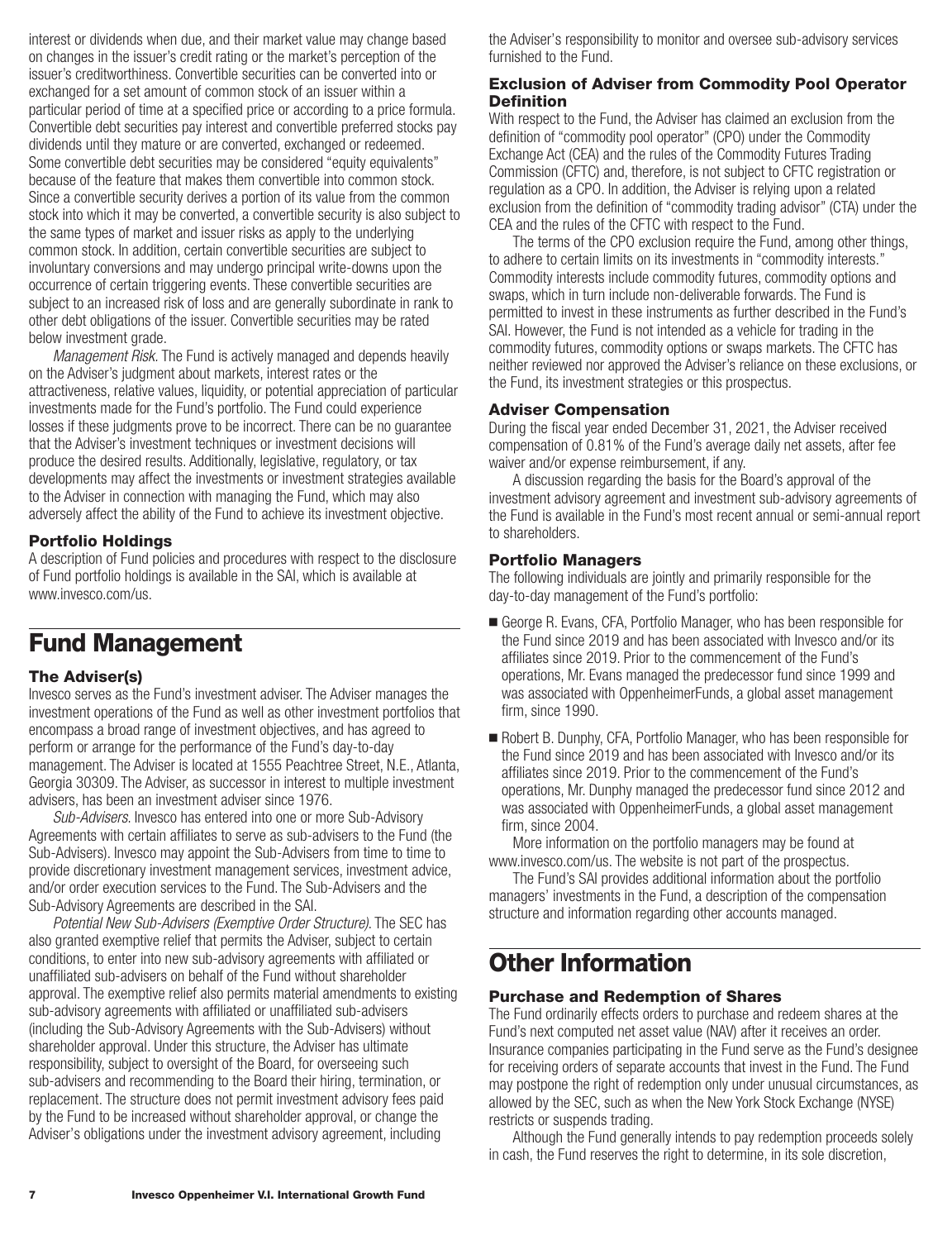<span id="page-9-0"></span>whether to satisfy redemption requests by making payment in securities or other property (known as a redemption in kind). Redemptions in kind may result in transaction costs and/or market fluctuations associated with liquidating or holding the securities, respectively.

Shares of the Fund are offered in connection with mixed and shared funding, i.e., to separate accounts of affiliated and unaffiliated insurance companies funding variable products. The Fund currently offers shares only to insurance company separate accounts and funds of funds. In the future, the Fund may offer them to pension and retirement plans that qualify for special federal income tax treatment. Due to differences in tax treatment and other considerations, the interests of Fund shareholders, including variable product owners and plan participants investing in the Fund (whether directly or indirectly through fund of funds), may conflict.

Mixed and shared funding may present certain conflicts of interest. For example, violation of the federal tax laws by one insurance company separate account investing directly or indirectly in a fund could cause variable products funded through another insurance company separate account to lose their tax-deferred status, unless remedial actions were taken. The Board will monitor for the existence of any material conflicts and determine what action, if any, should be taken. The Fund's NAV could decrease if it had to sell investment securities to pay redemption proceeds to a separate account (or plan) withdrawing because of a conflict.

#### **Redemptions by Large Shareholders**

At times, the Fund may experience adverse effects when certain large shareholders redeem large amounts of shares of the Fund. Large redemptions may cause the Fund to sell portfolio securities at times when it would not otherwise do so. In addition, these transactions may also accelerate the realization of taxable income to shareholders (if applicable) if such sales of investments resulted in gains and may also increase transaction costs and/or increase in the Fund's expense ratio. When experiencing a redemption by a large shareholder, the Fund may delay payment of the redemption request up to seven days to provide the investment manager with time to determine if the Fund can redeem the request-in-kind or to consider other alternatives to lessen the harm to remaining shareholders. Under certain circumstances, however, the Fund may be unable to delay a redemption request, which could result in the automatic processing of a large redemption that is detrimental to the Fund and its remaining shareholders.

#### **Excessive Short-Term Trading Activity Disclosure**

The Fund's investment programs are designed to serve long-term investors and are not designed to accommodate excessive short-term trading activity in violation of the Fund's policies and procedures described below. Excessive short-term trading activity in the Fund's shares (i.e., purchases of Fund shares followed shortly thereafter by redemptions of such shares, or vice versa) may hurt the long-term performance of the Fund by requiring it to maintain an excessive amount of cash or to liquidate portfolio holdings at a disadvantageous time, thus interfering with the efficient management of the Fund by causing it to incur increased brokerage and administrative costs. Where excessive short-term trading activity seeks to take advantage of arbitrage opportunities from stale prices for portfolio securities, the value of Fund shares held by long-term investors may be diluted. The Board has adopted policies and procedures designed to discourage excessive short-term trading of Fund shares. The Fund may alter its policies and procedures at any time without giving prior notice to Fund shareholders if Invesco believes the change would be in the best interests of long-term investors.

Pursuant to the Fund's policies and procedures, Invesco and certain of its corporate affiliates (Invesco and such affiliates, collectively, the Invesco Affiliates) currently use the following tools designed to discourage excessive short-term trading in the Fund:

(1) trade activity monitoring; and

(2) the use of fair value pricing consistent with procedures approved by the Board.

Each of these tools is described in more detail below.

In addition, restrictions designed to discourage or curtail excessive short-term trading activity may be imposed by the insurance companies and/or their separate accounts that invest in the Fund on behalf of variable product owners. Variable product owners should refer to the applicable contract and related prospectus for more details.

#### **Trade Activity Monitoring**

To detect excessive short-term trading activities, the Invesco Affiliates will monitor, on a daily basis, selected aggregate purchase or redemption trade orders placed by insurance companies and/or their separate accounts. The Invesco Affiliates will seek to work with insurance companies to discourage variable product owners from engaging in abusive trading practices. However, the ability of the Invesco Affiliates to monitor trades that are placed by variable product owners is severely if not completely limited due to the fact that the insurance companies trade with the Fund through omnibus accounts, and maintain the exclusive relationship with, and are responsible for maintaining the account records of, their variable product owners. There may also be legal and technological limitations on the ability of insurance companies to impose restrictions on the trading practices of their variable product owners. As a result, there can be no guarantee that the Invesco Affiliates will be able to detect or deter market timing by variable product owners.

If, as a result of this monitoring, the Invesco Affiliates believe that a variable product owner has engaged in excessive short-term trading (regardless of whether or not the insurance company's own trading restrictions are exceeded), the Invesco Affiliates will seek to act in a manner that they believe is consistent with the best interests of long-term investors, which may include taking steps such as (1) asking the insurance company to take action to stop such activities, or (2) refusing to process future purchases related to such activities in the insurance company's account with the Fund. The Invesco Affiliates will use reasonable efforts to apply the Fund's policies uniformly given the potential limitations described above.

#### **Fair Value Pricing**

Securities owned by the Fund are to be valued at current market value if market quotations are readily available. All other securities and assets of the Fund for which market quotations are not readily available are to be valued at fair value determined in good faith using procedures approved by the Board. An effect of fair value pricing may be to reduce the ability of frequent traders to take advantage of arbitrage opportunities resulting from potentially "stale" prices of portfolio holdings. However, it cannot eliminate the possibility of frequent trading.

See "Pricing of Shares—Determination of Net Asset Value (NAV)" for more information.

### **Risks**

There is the risk that the Fund's policies and procedures will prove ineffective in whole or in part to detect or prevent excessive short-term trading. Although these policies and procedures, including the tools described above, are designed to discourage excessive short-term trading, they do not eliminate the possibility that excessive short-term trading activity in the Fund will occur. Moreover, each of these tools involves judgments that are inherently subjective. The Invesco Affiliates seek to make these judgments to the best of their abilities in a manner that they believe is consistent with the best interests of long-term investors. However, there can be no assurance that the Invesco Affiliates will be able to gain access to any or all of the information necessary to detect or prevent excessive short-term trading by a variable product owner. While the Invesco Affiliates and the Fund may seek to take actions with the assistance of the insurance companies that invest in the Fund, there is the risk that neither the Invesco Affiliates nor the Fund will be successful in their efforts to minimize or eliminate such activity.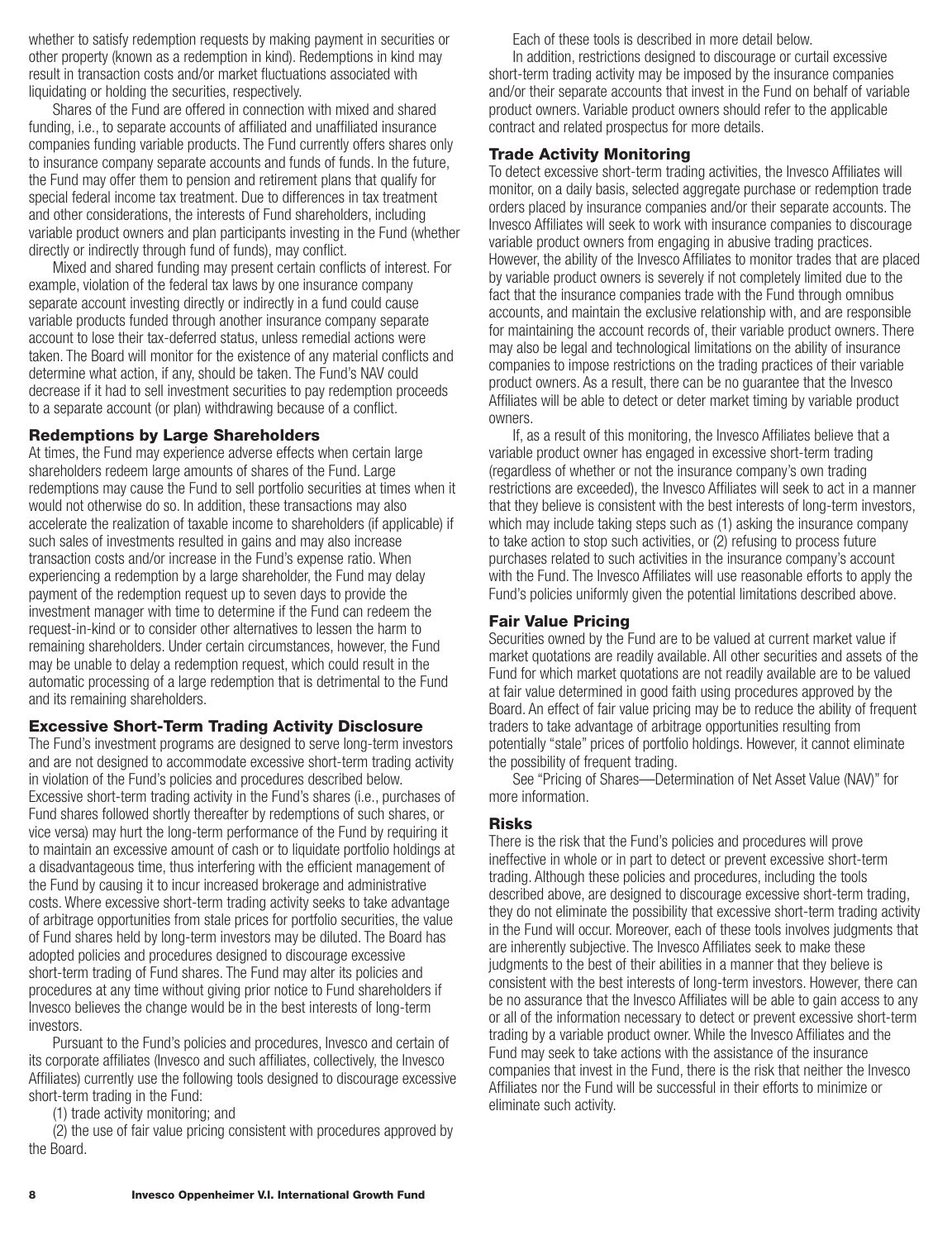#### <span id="page-10-0"></span>**Pricing of Shares**

#### **Determination of Net Asset Value (NAV)**

The price of the Fund's shares is the Fund's NAV per share. The Fund values portfolio securities for which market quotations are readily available at market value. Securities and other assets quoted in foreign currencies are valued in U.S. dollars based on the prevailing exchange rates on that day. The Fund values securities and assets for which market quotations are unavailable at their "fair value," which is described below.

Even when market quotations are available, they may be stale or they may be unreliable because the security is not traded frequently, trading on the security ceased before the close of the trading market or issuer specific events occurred after the security ceased trading or because of the passage of time between the close of the market on which the security trades and the close of the NYSE and when the Fund calculates its NAV. Issuer specific events may cause the last market quotation to be unreliable. Such events may include a merger or insolvency, events that affect a geographical area or an industry segment, such as political events or natural disasters, or market events, such as a significant movement in the U.S. market. Where the Adviser determines that the closing price of the security is stale or unreliable, the Adviser will value the security at its fair value.

Fair value is that amount that the owner might reasonably expect to receive for the security upon its current sale. A fair value price is an estimated price that requires consideration of all appropriate factors, including indications of fair value available from pricing services. Fair value pricing involves judgment and a fund that uses fair value methodologies may value securities higher or lower than another fund using market quotations or its own fair value methodologies to price the same securities. Investors who purchase or redeem Fund shares on days when the Fund is holding fair-valued securities may receive a greater or lesser number of shares, or higher or lower redemption proceeds, than they would have received if the Fund had not fair-valued the security or had used a different methodology.

The Board has delegated the daily determination of fair value prices to the Adviser's valuation committee, which acts in accordance with Board approved policies. Fair value pricing methods and pricing services can change from time to time as approved by the Board.

The intended effect of applying fair value pricing is to compute a NAV that accurately reflects the value of the Fund's portfolio at the time that the NAV is calculated. An additional intended effect is to discourage those seeking to take advantage of arbitrage opportunities resulting from "stale" prices and to mitigate the dilutive impact of any such arbitrage. However, the application of fair value pricing cannot eliminate the possibility that arbitrage opportunities will exist.

Specific types of securities are valued as follows:

*Senior Secured Floating Rate Loans and Senior Secured Floating Rate Debt Securities.* Senior secured floating rate loans and senior secured floating rate debt securities are fair valued using evaluated quotes provided by an independent pricing service. Evaluated quotes provided by the pricing service may reflect appropriate factors such as market quotes, ratings, tranche type, industry, company performance, spread, individual trading characteristics, institution-size trading in similar groups of securities and other market data.

*Domestic Exchange Traded Equity Securities.* Market quotations are generally available and reliable for domestic exchange traded equity securities. If market quotations are not available or are unreliable, the Adviser will value the security at fair value in good faith using procedures approved by the Board.

*Foreign Securities.* If market quotations are available and reliable for foreign exchange traded equity securities, the securities will be valued at the market quotations. Because trading hours for certain foreign securities end before the close of the NYSE, closing market quotations may become unreliable. If between the time trading ends on a particular security and the close of the customary trading session on the NYSE events occur that are

significant and may make the closing price unreliable, the Fund may fair value the security. If an issuer specific event has occurred that the Adviser determines, in its judgment, is likely to have affected the closing price of a foreign security, it will price the security at fair value. The Adviser also relies on a screening process from a pricing vendor to indicate the degree of certainty, based on historical data, that the closing price in the principal market where a foreign security trades is not the current market value as of the close of the NYSE. For foreign securities where the Adviser believes, at the approved degree of certainty, that the price is not reflective of current market value, the Adviser will use the indication of fair value from the pricing service to determine the fair value of the security. The pricing vendor, pricing methodology or degree of certainty may change from time to time. Fund securities primarily traded on foreign markets may trade on days that are not business days of the Fund. Because the NAV of Fund shares is determined only on business days of the Fund, the value of foreign securities included in the Fund's portfolio may change on days when the separate account to which you have allocated variable product values will not be able to purchase or redeem shares of the Fund.

*Fixed Income Securities.* Fixed income securities, such as government, corporate, asset-backed and municipal bonds and convertible securities, including high yield or junk bonds, and loans, normally are valued on the basis of prices provided by independent pricing services. Prices provided by the pricing services may be determined without exclusive reliance on quoted prices, and may reflect appropriate factors such as institution-size trading in similar groups of securities, developments related to special securities, dividend rate, maturity and other market data. Pricing services generally value fixed income securities assuming orderly transactions of institutional round lot size, but a Fund may hold or transact in the same securities in smaller, odd lot sizes. Odd lots often trade at lower prices than institutional round lots. Prices received from pricing services are fair value prices. In addition, if the price provided by the pricing service and independent quoted prices are unreliable, the Adviser's valuation committee will fair value the security using procedures approved by the Board.

*Short-term Securities.* The Fund's short-term investments are valued at amortized cost when the security has 60 days or less to maturity.

*Futures and Options.* Futures contracts are valued at the final settlement price set by the exchange on which they are principally traded. Options are valued on the basis of market quotations, if available.

*Swap Agreements.* Swap agreements are fair valued using an evaluated quote provided by an independent pricing service. Evaluated quotes provided by the pricing service are based on a model that may include end of day net present values, spreads, ratings, industry and company performance.

*Open-end Funds.* If the Fund invests in other open-end funds, other than open-end funds that are exchange traded, the investing Fund will calculate its NAV using the NAV of the underlying fund in which it invests. The Fund discloses portfolio holdings at different times to insurance companies issuing variable products that invest in the Fund, and in annual and semi-annual shareholder reports. Refer to such reports to determine the types of securities in which the Fund has invested. You may also refer to the SAI to determine what types of securities in which the Fund may invest. You may obtain copies of these reports or of the SAI from the insurance company that issued your variable product, or from the Adviser as described on the back cover of this prospectus.

The Fund generally determines the net asset value of its shares on each day the NYSE is open for trading (a business day) as of approximately 4:00 p.m. Eastern Time (the customary close of regular trading) or earlier in the case of a scheduled early close. In the event of an unscheduled early close of the NYSE, the Fund generally still will determine the net asset value of its shares as of 4:00 p.m. Eastern Time on that business day. Portfolio securities traded on the NYSE would be valued at their closing prices unless the investment adviser determines that a "fair value" adjustment is appropriate due to subsequent events occurring after an early close consistent with procedures approved by the Board.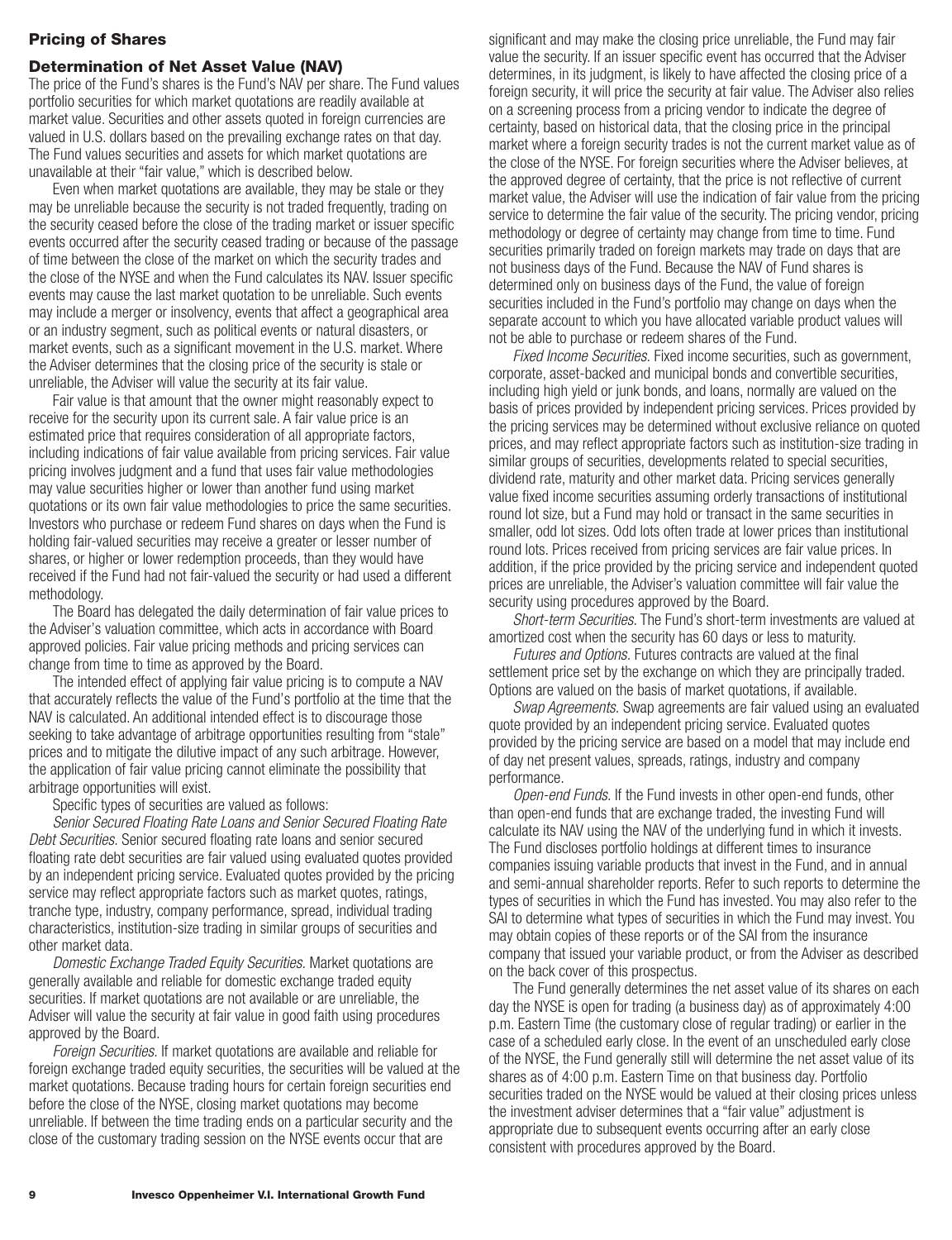### <span id="page-11-0"></span>**Taxes**

The Fund intends to qualify each year as a regulated investment company and, as such, is not subject to entity-level tax on the income and gain it distributes to shareholders. Insurance company separate accounts may invest in the Fund and, in turn, may offer variable products to investors through insurance contracts. Because the insurance company separate accounts generally are the shareholders in the Fund, all of the tax characteristics of the Fund's investments flow into the separate accounts and not to each variable product owner. The tax consequences from each variable product owner's investment in a variable product contract will depend upon the provisions of these contracts, and variable product owners should consult their contract prospectus for more information on these tax consequences.

### **Dividends and Distributions**

The Fund expects, based on its investment objective and strategies, that its distributions, if any, will consist of ordinary income, capital gains, or some combination of both.

#### **Dividends**

The Fund generally declares and pays dividends from net investment income, if any, annually.

### **Capital Gains Distributions**

The Fund generally distributes long-term and short-term capital gains (net of any available capital loss carryovers), if any, at least annually. Capital gains distributions may vary considerably from year to year as a result of the Fund's normal investment activities and cash flows.

### **Share Classes**

The Fund has two classes of shares, Series I shares and Series II shares. Each class is identical except that Series II shares have a distribution or "Rule 12b-1 Plan" that is described below.

### **Distribution Plan**

The Fund has adopted a distribution or "Rule 12b-1 Plan" for its Series II shares. The plan allows the Fund to pay distribution fees to life insurance companies and others to promote the sale and distribution of Series II shares. The plan provides for a maximum fee equal to an annual rate of 0.25% (expressed as a percentage of average daily net assets of the Fund). Because the Fund pays these fees out of its assets on an ongoing basis, over time these fees will increase the cost of your investment and may cost you more than paying other types of charges.

#### **Payments to Insurance Companies**

The insurance company that issued your variable product, or one of its affiliates, may receive all the Rule 12b-1 distribution fees discussed above. In addition to those payments, Invesco Distributors, Inc., the distributor of the Fund and an Invesco Affiliate, and other Invesco Affiliates may make cash payments to the insurance company that issued your variable product or the insurance company's affiliates in connection with promotion of the Fund and certain other marketing support services. Invesco Affiliates make these payments from their own resources. Invesco Affiliates make these payments as incentives to certain insurance companies or their affiliates to promote the sale and retention of shares of the Fund. The benefits Invesco Affiliates receive when they make these payments may include, among other things, adding the Fund to the list of underlying investment options in the insurance company's variable products, and access (in some cases on a preferential basis over other competitors) to individual members of an insurance company's sales force or to an insurance company's management. These payments are sometimes referred to as "shelf space" payments because the payments compensate the insurance company for including the Fund in its variable products (on its "sales shelf"). Invesco Affiliates may also make payments to insurance company affiliates for support, training and ongoing education for sales personnel about the Fund, financial planning needs of Fund shareholders or contract owners that allocate contract value directly or indirectly to the Fund, marketing and

advertising of the Fund, and access to periodic conferences held by insurance company affiliates relating directly or indirectly to the Fund. Invesco Affiliates compensate insurance companies or their affiliates differently depending typically on the level and/or type of services provided by the insurance companies or their affiliates. The payments Invesco Affiliates make may be calculated on sales of shares of the Fund (Sales-Based Payments), in which case the total amount of such payments shall not exceed 0.25% of the offering price of all shares sold through variable products during the particular period. Such payments also may be calculated on the average daily net assets of the Fund attributable to that particular insurance company or its affiliates (Asset-Based Payments), in which case the total amount of such cash payments shall not exceed 0.25% per annum of those assets during a defined period. Sales-Based Payments primarily create incentives to make sales of shares of the Fund and Asset-Based Payments primarily create incentives to retain assets of the Fund in insurance company separate accounts or funds of funds.

Invesco Affiliates are motivated to make the payments described above in order to promote the sale of Fund shares and the retention of those investments by clients of insurance companies. To the extent insurance companies sell more shares of the Fund or retain shares of the Fund in their variable product owners' accounts, Invesco Affiliates may directly or indirectly benefit from the incremental management and other fees paid to Invesco Affiliates by the Fund with respect to those assets.

In addition to the payments listed above, Invesco may also make payments to insurance companies for certain administrative services provided to the Fund. These services may include, but are not limited to, maintenance of master accounts with the Fund; tracking, recording and transmitting net purchase and redemption orders for Fund shares; distributing redemption proceeds and transmitting net purchase payments; reconciling purchase and redemption activity and dividend and distribution payments between a master account and the Fund; maintaining and preserving records related to the purchase, redemption and other account activity of variable product owners; distributing copies of Fund documents, such as prospectuses, proxy materials and periodic reports, to variable product owners; assisting with proxy solicitations on behalf of the Fund, including soliciting and compiling voting instructions from variable contract owners; and responding to inquiries from variable contract owners about the Fund. The Fund has agreed to reimburse Invesco for its payments made to Insurance Companies to provide these services, up to an annual limit of 0.15% of the average daily net assets invested in the Fund by each insurance company. Any amounts paid by Invesco to an insurance company in excess of 0.15% of the average daily net assets invested in the Fund are paid by Invesco out of its own financial resources, and not out of the Fund's assets. Insurance companies may earn profits on these payments for these services, since the amount of the payments may exceed the cost of providing the service.

You can find further details in the SAI about these payments and the services provided by insurance companies or their affiliates. In certain cases these payments could be significant to the insurance company or its affiliates. Your insurance company may charge you additional fees or commissions on your variable product other than those disclosed in this prospectus. You can ask your insurance company about any payments it or its affiliates receive from Invesco Affiliates, or the Fund, as well as about fees and/or commissions it charges. The prospectus for your variable product may also contain additional information about these payments.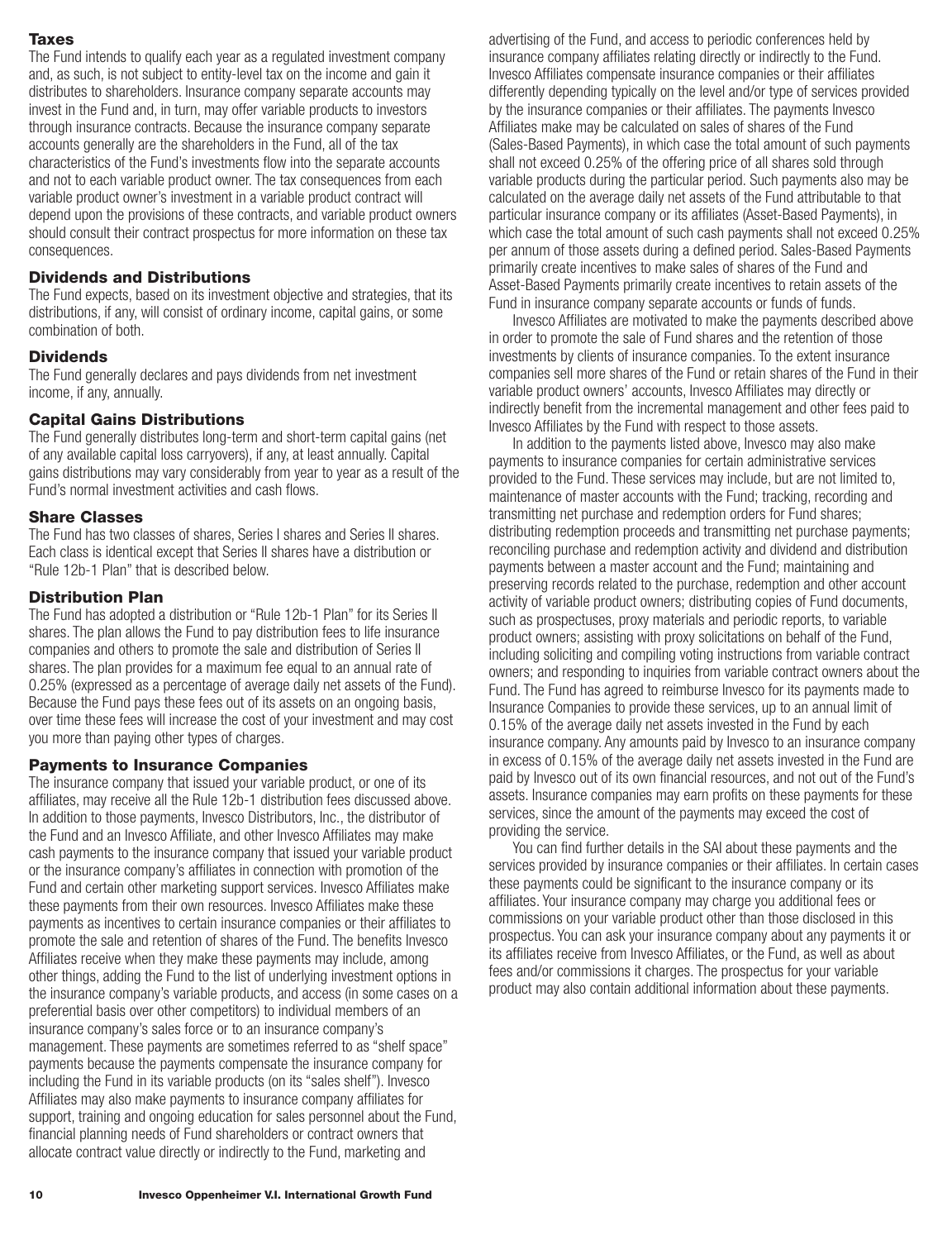# <span id="page-12-0"></span>**Financial Highlights**

The financial highlights information presented for the Fund includes the financial history of the predecessor fund, which was reorganized into the Fund after the close of business on May 24, 2019. The financial highlights show the Fund's and predecessor fund's financial history for the past five fiscal years or, if shorter, the applicable period of operations since the inception of the Fund or predecessor fund or class of Fund or predecessor fund shares. The financial highlights table is intended to help you understand the Fund's and the predecessor fund's financial performance. Certain information reflects financial results for a single Fund share.

The total returns in the table represent the rate that an investor would have earned (or lost) on an investment in the Fund or predecessor fund (assuming reinvestment of all dividends and distributions). The information for the fiscal years ended after May 24, 2019 has been audited by PricewaterhouseCoopers LLP, an independent registered public accounting firm, whose report, along with the Fund's financial statements, is included in the Fund's annual report, which is available upon request. The information for fiscal years ended prior to May 24, 2019 has been audited by the predecessor fund's auditor.

|                     | Net asset<br>value,<br>beginning<br>of period | Net<br>investment<br>income<br>(loss) <sup>(a</sup> | <b>Net gains</b><br>(losses)<br>on securities<br>(both<br>realized and<br>unrealized) operations | <b>Total from</b><br>investment investment | Dividends<br>from net<br>income | <b>Distributions</b><br>from net<br>realized<br>gains | Total<br>distributions of period return (b) | Net asset<br>value, end | <b>Total</b> | Net assets,<br>end of period<br>(000's omitted) | <b>Ratio of</b><br>expenses<br>to average<br>net assets<br>with fee waivers<br>and/or<br>expenses<br>absorbed | <b>Ratio of</b><br>expenses<br>to average net Ratio of net<br>assets without investment<br>fee waivers<br>and/or<br>expenses<br>absorbed <sup>(c)</sup> | income<br>(loss)<br>to average<br>net assets turnover (d) | Portfolio |
|---------------------|-----------------------------------------------|-----------------------------------------------------|--------------------------------------------------------------------------------------------------|--------------------------------------------|---------------------------------|-------------------------------------------------------|---------------------------------------------|-------------------------|--------------|-------------------------------------------------|---------------------------------------------------------------------------------------------------------------|---------------------------------------------------------------------------------------------------------------------------------------------------------|-----------------------------------------------------------|-----------|
| Series I            |                                               |                                                     |                                                                                                  |                                            |                                 |                                                       |                                             |                         |              |                                                 |                                                                                                               |                                                                                                                                                         |                                                           |           |
| Year ended 12/31/21 | \$2.91                                        | \$(0.00)                                            | \$0.30                                                                                           | \$0.30                                     | $\overline{\phantom{0}}$        | \$(0.29)                                              | \$(0.29)                                    | \$2.92                  | 10.22%       | \$235,425                                       | 1.00%                                                                                                         | 1.13%                                                                                                                                                   | $(0.16)\%$                                                | 22%       |
| Year ended 12/31/20 | 2.45                                          | (0.00)                                              | 0.52                                                                                             | 0.52                                       | (0.02)                          | (0.04)                                                | (0.06)                                      | 2.91                    | 21.50        | 230,463                                         | 1.00                                                                                                          | 1.15                                                                                                                                                    | (0.01)                                                    | 37        |
| Year ended 12/31/19 | 2.03                                          | 0.02                                                | 0.54                                                                                             | 0.56                                       | (0.02)                          | (0.12)                                                | (0.14)                                      | 2.45                    | 28.60        | 221,944                                         | 1.00                                                                                                          | 1.13                                                                                                                                                    | 0.91                                                      | 51        |
| Year ended 12/31/18 | 2.59                                          | 0.02                                                | (0.51)                                                                                           | (0.49)                                     | (0.02)                          | (0.05)                                                | (0.07)                                      | 2.03                    | (19.42)      | 267,220                                         | 1.00                                                                                                          | 1.10                                                                                                                                                    | 0.83                                                      | 25        |
| Year ended 12/31/17 | 2.08                                          | 0.02                                                | 0.52                                                                                             | 0.54                                       | (0.03)                          |                                                       | (0.03)                                      | 2.59                    | 26.29        | 360.417                                         | 1.00                                                                                                          | 1.08                                                                                                                                                    | 0.87                                                      | 27        |
| Series II           |                                               |                                                     |                                                                                                  |                                            |                                 |                                                       |                                             |                         |              |                                                 |                                                                                                               |                                                                                                                                                         |                                                           |           |
| Year ended 12/31/21 | 3.04                                          | (0.01)                                              | 0.32                                                                                             | 0.31                                       | –                               | (0.29)                                                | (0.29)                                      | 3.06                    | 10.12        | 208,901                                         | 1.25                                                                                                          | 1.38                                                                                                                                                    | (0.41)                                                    | 22        |
| Year ended 12/31/20 | 2.56                                          | (0.01)                                              | 0.55                                                                                             | 0.54                                       | (0.02)                          | (0.04)                                                | (0.06)                                      | 3.04                    | 21.04        | 271,421                                         | 1.25                                                                                                          | 1.40                                                                                                                                                    | (0.26)                                                    | 37        |
| Year ended 12/31/19 | 2.12                                          | 0.02                                                | 0.56                                                                                             | 0.58                                       | (0.02)                          | (0.12)                                                | (0.14)                                      | 2.56                    | 27.95        | 252,753                                         | 1.25                                                                                                          | 1.38                                                                                                                                                    | 0.67                                                      | 51        |
| Year ended 12/31/18 | 2.70                                          | 0.01                                                | (0.52)                                                                                           | (0.51)                                     | (0.02)                          | (0.05)                                                | (0.07)                                      | 2.12                    | (19.55)      | 199,636                                         | 1.25                                                                                                          | 1.35                                                                                                                                                    | 0.58                                                      | 25        |
| Year ended 12/31/17 | 2.16                                          | 0.01                                                | 0.56                                                                                             | 0.57                                       | (0.03)                          |                                                       | (0.03)                                      | 2.70                    | 26.44        | 239.042                                         | 1.25                                                                                                          | 1.33                                                                                                                                                    | 0.60                                                      | 27        |

(a) Calculated using average shares outstanding.

(b) Includes adjustments in accordance with accounting principles generally accepted in the United States of America. Total returns are not annualized for periods less than one year, if applicable and do not reflect charges assessed in connection with a variable product, which if included would reduce total returns.

(c) Does not include indirect expenses from affiliated fund fees and expenses of 0.00% for the years ended October 31, 2019, 2018 and 2017, respectively.

(d) Portfolio turnover is calculated at the fund level and is not annualized for periods less than one year, if applicable.